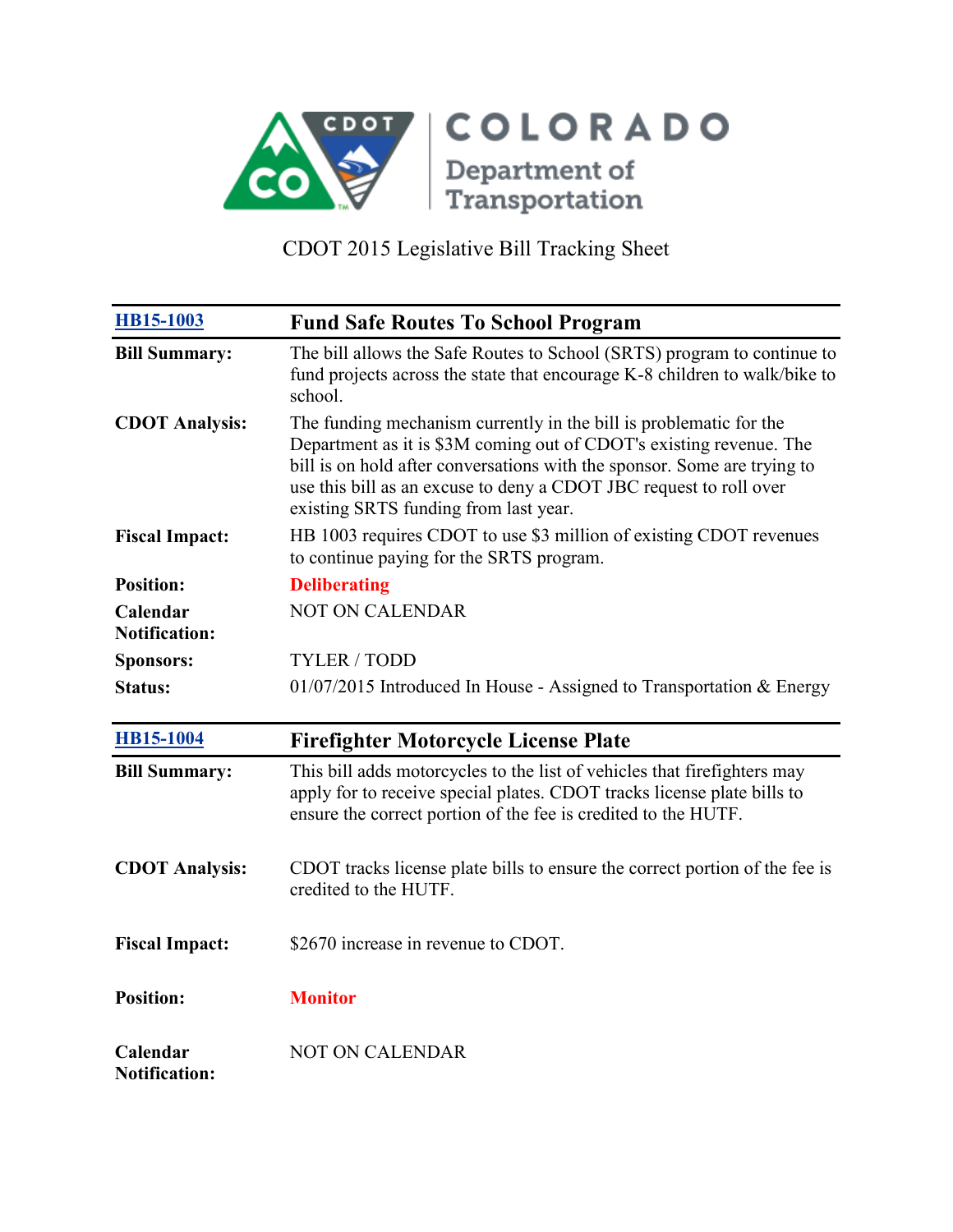| <b>Sponsors:</b> | TYLER/TODD                                                       |
|------------------|------------------------------------------------------------------|
| <b>Status:</b>   | 02/19/2015 Senate Committee on Transportation Refer Unamended to |
|                  | Appropriations                                                   |

| HB15-1012                        | <b>Sales &amp; Use Tax Exemption For Dyed Diesel</b>                                                                                                                                                                                                                                                                               |
|----------------------------------|------------------------------------------------------------------------------------------------------------------------------------------------------------------------------------------------------------------------------------------------------------------------------------------------------------------------------------|
| <b>Bill Summary:</b>             | At the state level dyed diesel is already exempt so the main impact of the<br>legislation is to cities and counties that currently opt to not exempt dyed<br>diesel from sales and use taxes.                                                                                                                                      |
| <b>CDOT Analysis:</b>            | Continuing to monitor the bill to ensure bill does not expand use of dyed<br>diesel in a way that reduces revenue to HUTF.                                                                                                                                                                                                         |
| <b>Fiscal Impact:</b>            | Minimal and indeterminate.                                                                                                                                                                                                                                                                                                         |
| <b>Position:</b>                 | <b>Monitor</b>                                                                                                                                                                                                                                                                                                                     |
| Calendar<br><b>Notification:</b> | Thursday, March 5 2015<br><b>SENATE FINANCE COMMITTEE</b><br>Upon Adjournment SCR 354<br>$(1)$ in senate calendar.                                                                                                                                                                                                                 |
| <b>Sponsors:</b>                 | <b>BECKER J. / SONNENBERG</b>                                                                                                                                                                                                                                                                                                      |
| <b>Status:</b>                   | 02/25/2015 Introduced In Senate - Assigned to Finance                                                                                                                                                                                                                                                                              |
| <b>HB15-1014</b>                 | <b>Biennial Registration Seasonal Farm Motor Vehicles</b>                                                                                                                                                                                                                                                                          |
| <b>Bill Summary:</b>             | The bill seeks to reduce the number of times agriculture vehicles<br>register, from annually to every other year.                                                                                                                                                                                                                  |
| <b>CDOT Analysis:</b>            | The bill's impact is difficult to determine as written. As long as the bill<br>does not reduce HUTF revenue, CDOT is neutral. It passed out of<br>Transportation Committee 12-1.                                                                                                                                                   |
| <b>Fiscal Impact:</b>            | The fiscal note shows an increase of \$1.5M in revenue due to the double<br>fees paid to cover two years. The bill, however, states the specific<br>ownership tax and registration fees are reduced, which the fiscal note<br>reflects in year two of the bill. The bill has been laid over a couple of<br>time in Appropriations. |
| <b>Position:</b>                 | <b>Monitor</b>                                                                                                                                                                                                                                                                                                                     |
| Calendar<br><b>Notification:</b> | Thursday, March 5 2015<br>Finance<br>Upon Adjournment Room LSB-A<br>$(1)$ in house calendar.                                                                                                                                                                                                                                       |
| <b>Sponsors:</b>                 | <b>DORE</b>                                                                                                                                                                                                                                                                                                                        |
| Status:                          | 02/04/2015 House Committee on Transportation & Energy Refer<br>Unamended to Finance                                                                                                                                                                                                                                                |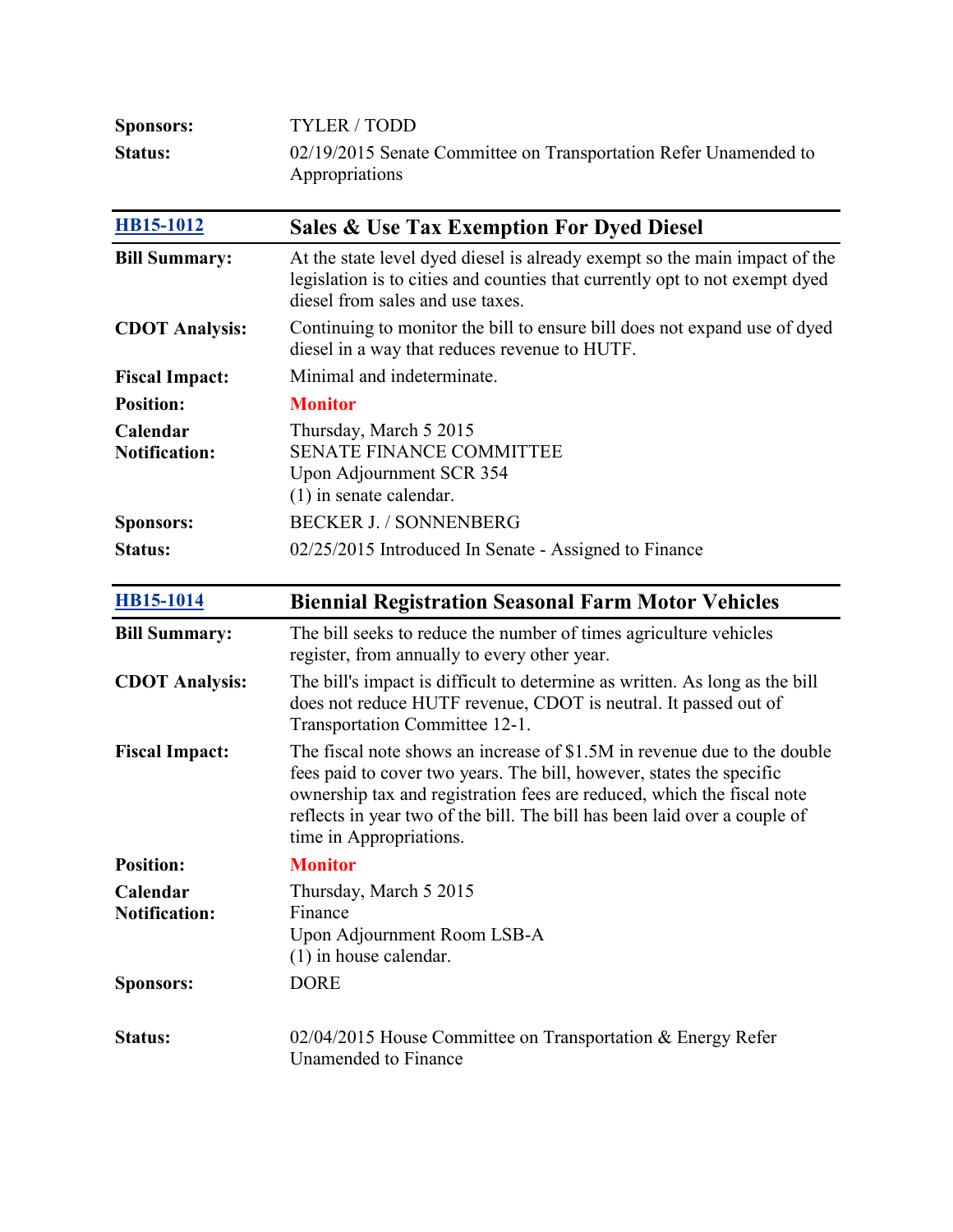| HB15-1026                        | <b>Reserved Parking Disabled Military License Plates</b>                                                                                                                                                                                                                                                                                         |
|----------------------------------|--------------------------------------------------------------------------------------------------------------------------------------------------------------------------------------------------------------------------------------------------------------------------------------------------------------------------------------------------|
| <b>Bill Summary:</b>             | The bill allows any military license plate to have an identifying figure<br>for handicapped parking if the applicant demonstrates a physical<br>impairment affecting mobility.                                                                                                                                                                   |
| <b>CDOT</b> Analysis:            | No policy impact to CDOT. Will continue monitoring for impacts.                                                                                                                                                                                                                                                                                  |
| <b>Fiscal Impact:</b>            | No fiscal impact to CDOT.                                                                                                                                                                                                                                                                                                                        |
| <b>Position:</b>                 | <b>Monitor</b>                                                                                                                                                                                                                                                                                                                                   |
| Calendar<br><b>Notification:</b> | <b>NOT ON CALENDAR</b>                                                                                                                                                                                                                                                                                                                           |
| <b>Sponsors:</b>                 | <b>ROUPE</b>                                                                                                                                                                                                                                                                                                                                     |
| <b>Status:</b>                   | 02/25/2015 House Committee on Finance Refer Unamended to<br>Appropriations                                                                                                                                                                                                                                                                       |
| HB15-1043                        | <b>Felony Offense For Repeat DUI Offenders</b>                                                                                                                                                                                                                                                                                                   |
| <b>Bill Summary:</b>             | This bill creates a felony offense for 3 or more DUI/DWAI convictions<br>under certain circumstances.                                                                                                                                                                                                                                            |
| <b>CDOT</b> Analysis:            | The bill was laid over while Corrections, Public Safety and State Patrol<br>negotiate on how to implement the policy. The Governor wants a felony<br>DUI bill passed this year.                                                                                                                                                                  |
| <b>Fiscal Impact:</b>            | None                                                                                                                                                                                                                                                                                                                                             |
| <b>Position:</b>                 | <b>Monitor/Support</b>                                                                                                                                                                                                                                                                                                                           |
| Calendar                         | Wednesday, March 18 2015                                                                                                                                                                                                                                                                                                                         |
| <b>Notification:</b>             | Finance<br>1:30 p.m. Room LSB-A<br>$(1)$ in house calendar.                                                                                                                                                                                                                                                                                      |
| <b>Sponsors:</b>                 | <b>SAINE / COOKE</b>                                                                                                                                                                                                                                                                                                                             |
| Status:                          | 02/05/2015 House Committee on Judiciary Refer Amended to Finance                                                                                                                                                                                                                                                                                 |
| <b>HB15-1044</b>                 | <b>Periodic Legislative Review Executive Branch Rules</b>                                                                                                                                                                                                                                                                                        |
| <b>Bill Summary:</b>             | The bill creates a schedule for the legislative review, including a policy<br>review and a legal review, over a 4-year period of all of the existing<br>rules of the principal departments in the state executive branch, the<br>office of the governor, the public employees' retirement association, and<br>the independent ethics commission. |
| <b>CDOT Analysis:</b>            | CDOT administration would see increased hours of rule preparation and<br>oversight hearings for no appreciable outcome.                                                                                                                                                                                                                          |
| <b>Fiscal Impact:</b>            | 2,889 hours of work. Absorbed within existing resources, but<br>approximately \$86,670 if an hourly rate if \$30 is assumed.                                                                                                                                                                                                                     |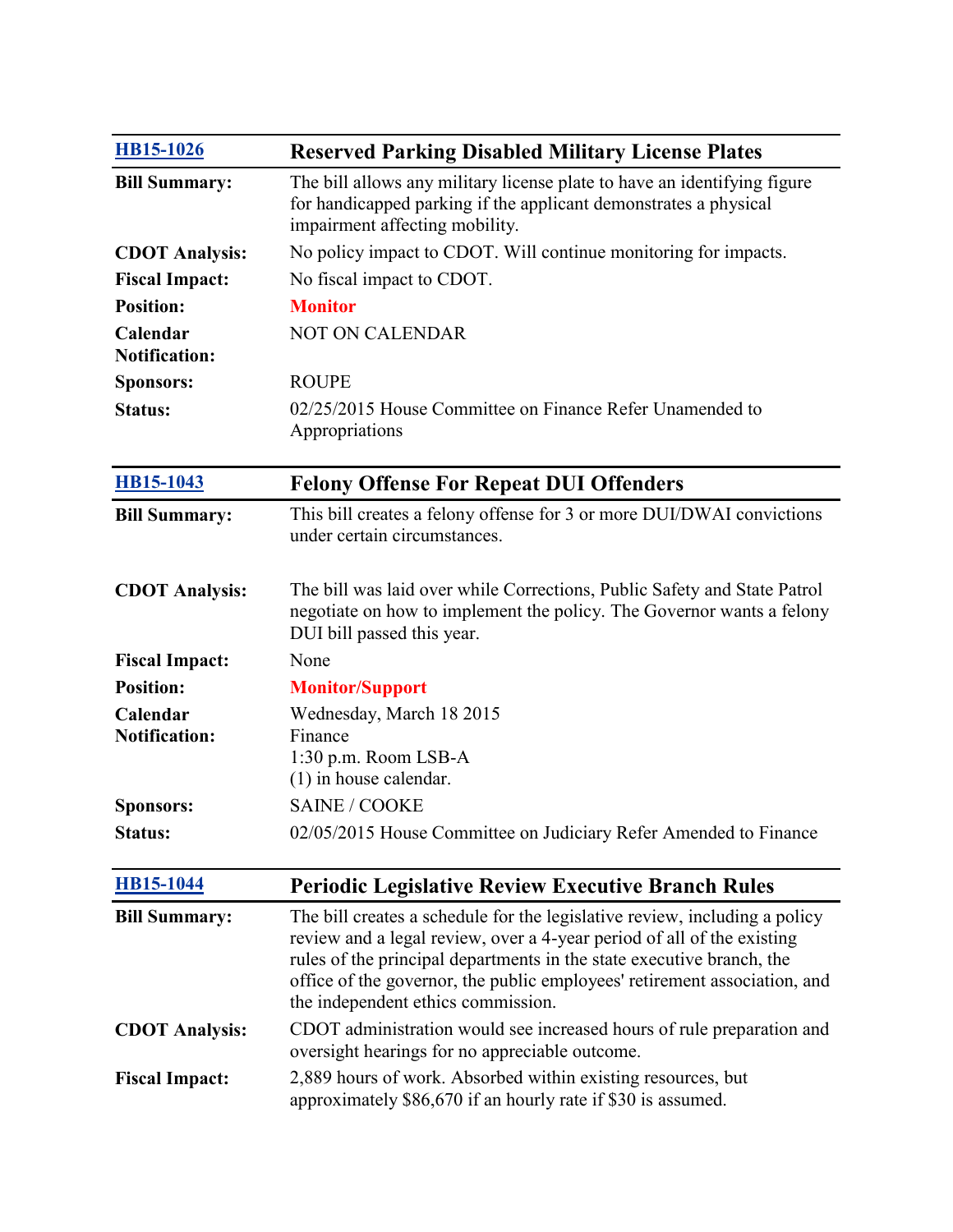| <b>Position:</b>                 | <b>Oppose</b>                                                                                                                                                                                                                                                           |
|----------------------------------|-------------------------------------------------------------------------------------------------------------------------------------------------------------------------------------------------------------------------------------------------------------------------|
| Calendar<br><b>Notification:</b> | Monday, March 2 2015<br>State, Veterans, and Military Affairs<br>1:30 p.m. Room LSB-A<br>(4) in house calendar.                                                                                                                                                         |
| <b>Sponsors:</b>                 | <b>KLINGENSCHMITT</b>                                                                                                                                                                                                                                                   |
| <b>Status:</b>                   | 01/07/2015 Introduced In House - Assigned to State, Veterans, &<br>Military Affairs                                                                                                                                                                                     |
| <b>HB15-1046</b>                 | <b>Highway Project Contract Amount Limit Waivers</b>                                                                                                                                                                                                                    |
| <b>Bill Summary:</b>             | Bill allows the Executive Director to approve low bid project even if<br>fewer than three bids applied. Transparency sideboards, such as a three<br>year sunset and additional reporting to the General Assembly.                                                       |
| <b>CDOT Analysis:</b>            | This bill helps increase the number of projects CDOT may accomplish in<br>a year. Currently, CDOT needs to re-advertise bids with fewer than three<br>bids, and this would allow those to go forward instead. The bill passed<br>the House on a strong bipartisan vote. |
| <b>Fiscal Impact:</b>            | Around \$10,000 ea time CDOT re advertised a bid. The bill is heading to<br>Appropriations next because of the positive fiscal impact to the state.<br>Then on to the House floor.                                                                                      |
| <b>Position:</b>                 | <b>Actively Support</b>                                                                                                                                                                                                                                                 |
| Calendar<br><b>Notification:</b> | <b>NOT ON CALENDAR</b>                                                                                                                                                                                                                                                  |
| <b>Sponsors:</b>                 | <b>MORENO / SCOTT</b>                                                                                                                                                                                                                                                   |
| <b>Status:</b>                   | 02/25/2015 House Third Reading Passed - No Amendments                                                                                                                                                                                                                   |
| <b>HB15-1054</b>                 | <b>Off-Highway Vehicle Roadway Registration</b>                                                                                                                                                                                                                         |
| <b>Bill Summary:</b>             | Allows OHVs onto county roads. Establishes a titling and registration<br>process for OHVs. Would allow young children, ages 10 and up, to drive<br>OHVs under direct parental supervision.                                                                              |
| <b>CDOT Analysis:</b>            | CDOT and CSP have safety concerns about OHVs on county roads, but<br>the sponsor amended out language allowing young kids to drive OHVs.<br>With these amendments, CO State Patrol and CDOT are neutral on the<br>bill.                                                 |
|                                  | The bill died in the House Finance committee.                                                                                                                                                                                                                           |
| <b>Fiscal Impact:</b>            | none                                                                                                                                                                                                                                                                    |
| <b>Position:</b>                 | <b>Monitor</b>                                                                                                                                                                                                                                                          |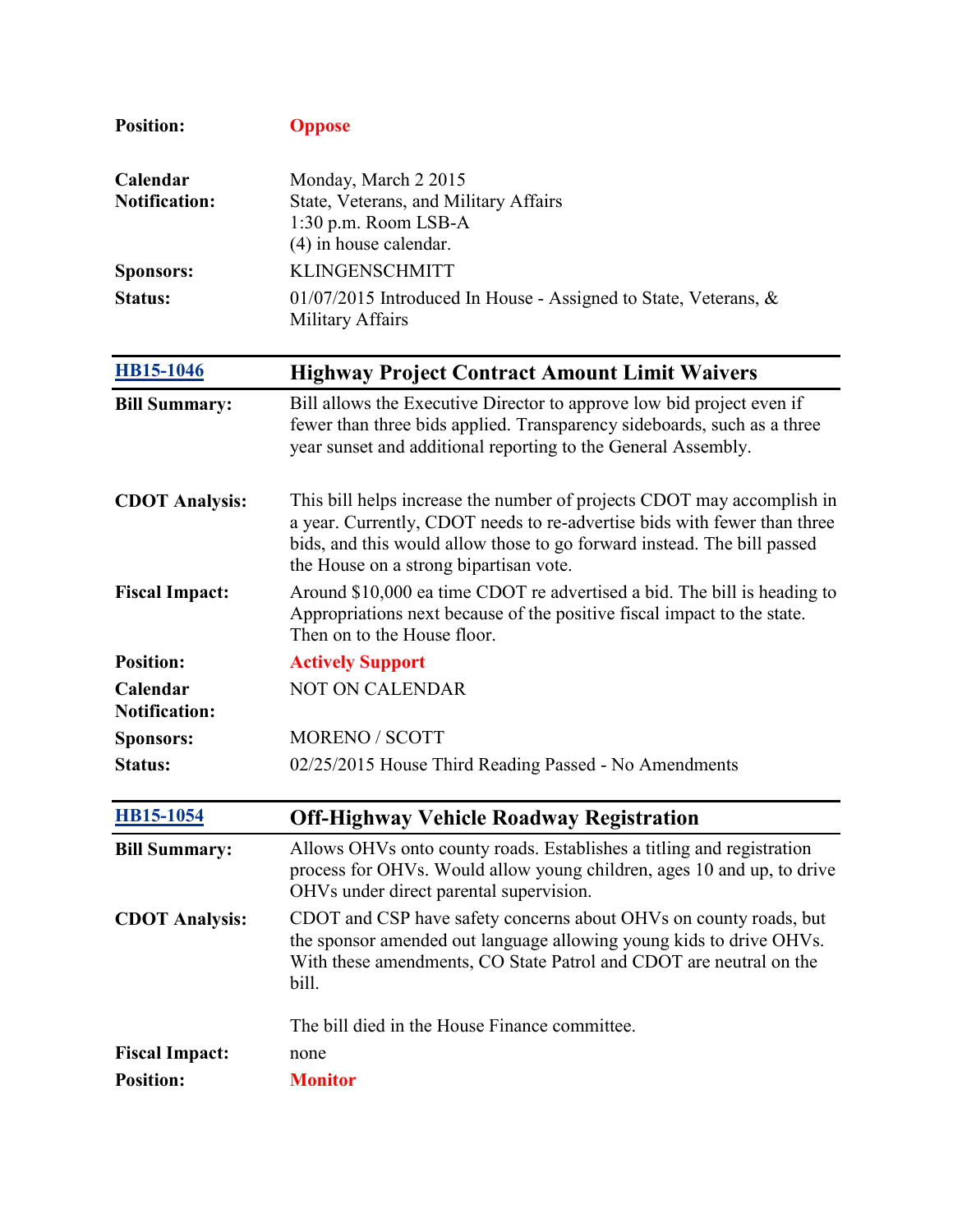| Calendar<br><b>Notification:</b> | <b>NOT ON CALENDAR</b>                                                                                                                                                                                                                                                                                                                                                                                                                                                                                                                                                                                                           |
|----------------------------------|----------------------------------------------------------------------------------------------------------------------------------------------------------------------------------------------------------------------------------------------------------------------------------------------------------------------------------------------------------------------------------------------------------------------------------------------------------------------------------------------------------------------------------------------------------------------------------------------------------------------------------|
| <b>Sponsors:</b>                 | <b>BROWN</b>                                                                                                                                                                                                                                                                                                                                                                                                                                                                                                                                                                                                                     |
| <b>Status:</b>                   | 02/19/2015 House Committee on Finance Postpone Indefinitely                                                                                                                                                                                                                                                                                                                                                                                                                                                                                                                                                                      |
| HB15-1055                        | <b>Participation In State Employee Assistance Program</b>                                                                                                                                                                                                                                                                                                                                                                                                                                                                                                                                                                        |
| <b>Bill Summary:</b>             | The bill clarifies that the dependant of a state employee is not eligible to<br>be the sole and direct recipient of services from an employee assistance<br>program, but that the program may allow the participation of a state<br>employee's dependant or any other person who is not a state employee in<br>an employee assistance program if such participation is necessary to<br>provide effective counseling and assistance to a state employee.                                                                                                                                                                          |
| <b>CDOT Analysis:</b>            | Under current law, state employees may participate in assistance<br>programs to address conflict resolution, crisis intervention, anger<br>management, employer and employee mediation, consultations regarding<br>problem employees, violence in the workplace training, sexual<br>harassment training, and any other facilitated groups and workshops<br>deemed necessary to address workplace challenges. There are certain<br>situations in which the participation of a dependent of a state employee<br>may improve the effectiveness of the employee assistance program. The<br>bill passed out of committee unanimously. |
| <b>Fiscal Impact:</b>            | No impact                                                                                                                                                                                                                                                                                                                                                                                                                                                                                                                                                                                                                        |
| <b>Position:</b>                 | <b>Monitor</b>                                                                                                                                                                                                                                                                                                                                                                                                                                                                                                                                                                                                                   |
| Calendar<br><b>Notification:</b> | Monday, March 2 2015<br>SENATE BUSINESS, LABOR, & TECHNOLOGY COMMITTEE<br>1:30 PM SCR 354<br>$(1)$ in senate calendar.                                                                                                                                                                                                                                                                                                                                                                                                                                                                                                           |
| <b>Sponsors:</b>                 | <b>ESGAR</b>                                                                                                                                                                                                                                                                                                                                                                                                                                                                                                                                                                                                                     |
| Status:                          | 01/28/2015 Introduced In Senate - Assigned to Business, Labor, $\&$<br>Technology                                                                                                                                                                                                                                                                                                                                                                                                                                                                                                                                                |
| <b>HB15-1065</b>                 | <b>Regulatory Reform Act Of 2015</b>                                                                                                                                                                                                                                                                                                                                                                                                                                                                                                                                                                                             |
| <b>Bill Summary:</b>             | This bill establishes a process for small businesses to receive<br>information about state department rules. If a small business violates a<br>new rule a state agency to issue a written warning and engage the<br>business in educational outreach as to the methods of complying with the<br>new rule.                                                                                                                                                                                                                                                                                                                        |
| <b>CDOT Analysis:</b>            | This bill was narrowed down in scope after the bill's prime sponsor in<br>the House, Rep. Szabo, left her seat to become a Jefferson County<br>commissioner and another legislator picked up the baton. The new                                                                                                                                                                                                                                                                                                                                                                                                                  |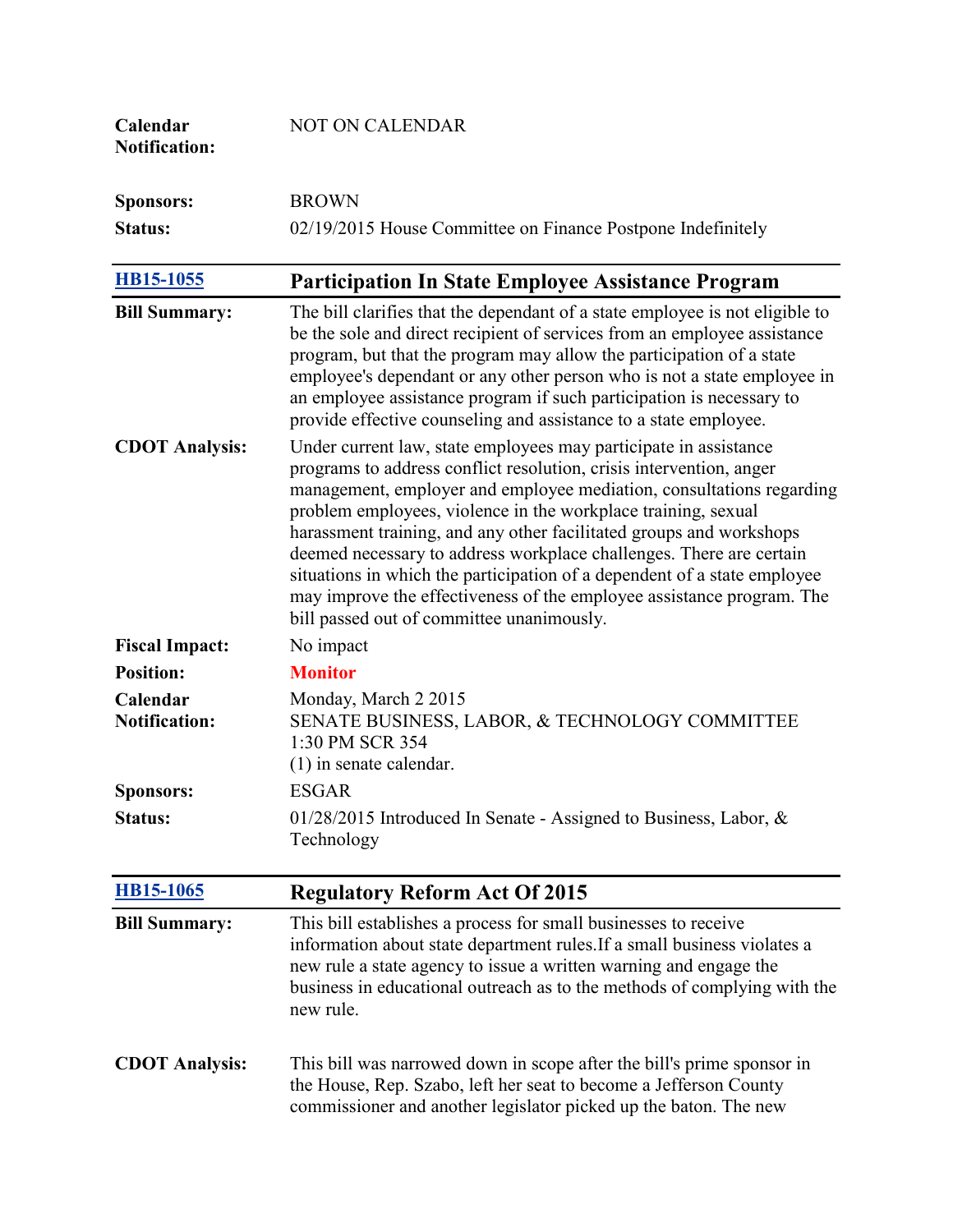|                                  | sponsor took out language that impacted CDOT, e.g. state licenses,<br>federally funded projects, bidding and others. In it's new iteration, the<br>bill only applies to CDOT if a small business breaks a rule, the<br>Department would send them a letter first and work with them to ensure<br>compliance in the future. |
|----------------------------------|----------------------------------------------------------------------------------------------------------------------------------------------------------------------------------------------------------------------------------------------------------------------------------------------------------------------------|
| <b>Fiscal Impact:</b>            | No fiscal impact to CDOT.                                                                                                                                                                                                                                                                                                  |
| <b>Position:</b>                 | <b>Monitor</b>                                                                                                                                                                                                                                                                                                             |
| Calendar<br><b>Notification:</b> | NOT ON CALENDAR                                                                                                                                                                                                                                                                                                            |
| <b>Sponsors:</b>                 | <b>SZABO / NEVILLE T.</b>                                                                                                                                                                                                                                                                                                  |
| <b>Status:</b>                   | $01/09/2015$ Introduced In House - Assigned to State, Veterans, &<br>Military Affairs $+$ Appropriations                                                                                                                                                                                                                   |
| HB15-1068                        | <b>Motor Vehicle Impeding Traffic</b>                                                                                                                                                                                                                                                                                      |
| <b>Bill Summary:</b>             | The bill creates a presumption that a person is<br>impeding traffic if at least 4 motor vehicles are following immediately<br>behind and the person is traveling at least 5 miles per hour below the<br>speed limit. Vehicles with the slow-moving vehicle emblem are<br>exempted from the law against impeding traffic.   |
| <b>CDOT</b> Analysis:            | The bill would have helped in traffic safety and flow on two lane roads.<br>There would have been some small increase to the HUTF from the<br>traffic tickets citations, but the bill was PI'd in House Transportation.                                                                                                    |
| <b>Fiscal Impact:</b>            | The fiscal impact would've been minimal and indeterminate.                                                                                                                                                                                                                                                                 |
| <b>Position:</b>                 | <b>Monitor</b>                                                                                                                                                                                                                                                                                                             |
| Calendar<br><b>Notification:</b> | <b>NOT ON CALENDAR</b>                                                                                                                                                                                                                                                                                                     |
| <b>Sponsors:</b>                 | WILSON                                                                                                                                                                                                                                                                                                                     |
| Status:                          | $01/28/2015$ House Committee on Transportation & Energy Postpone<br>Indefinitely                                                                                                                                                                                                                                           |
| HB15-1077                        | <b>Modify Late Vehicle Registration Fee</b>                                                                                                                                                                                                                                                                                |
| <b>Bill Summary:</b>             | Bill seeks to create a maximum limit of \$10 for FASTER late fees. - Bill<br>died in House State Affairs.                                                                                                                                                                                                                  |
| <b>CDOT Analysis:</b>            | By reducing the amount of the FASTER late fee charge, there would<br>have been a significant fiscal impact to the FASTER budget for the state.                                                                                                                                                                             |
| <b>Fiscal Impact:</b>            | \$10,536,000 revenue loss in FY2016-17 and beyond.                                                                                                                                                                                                                                                                         |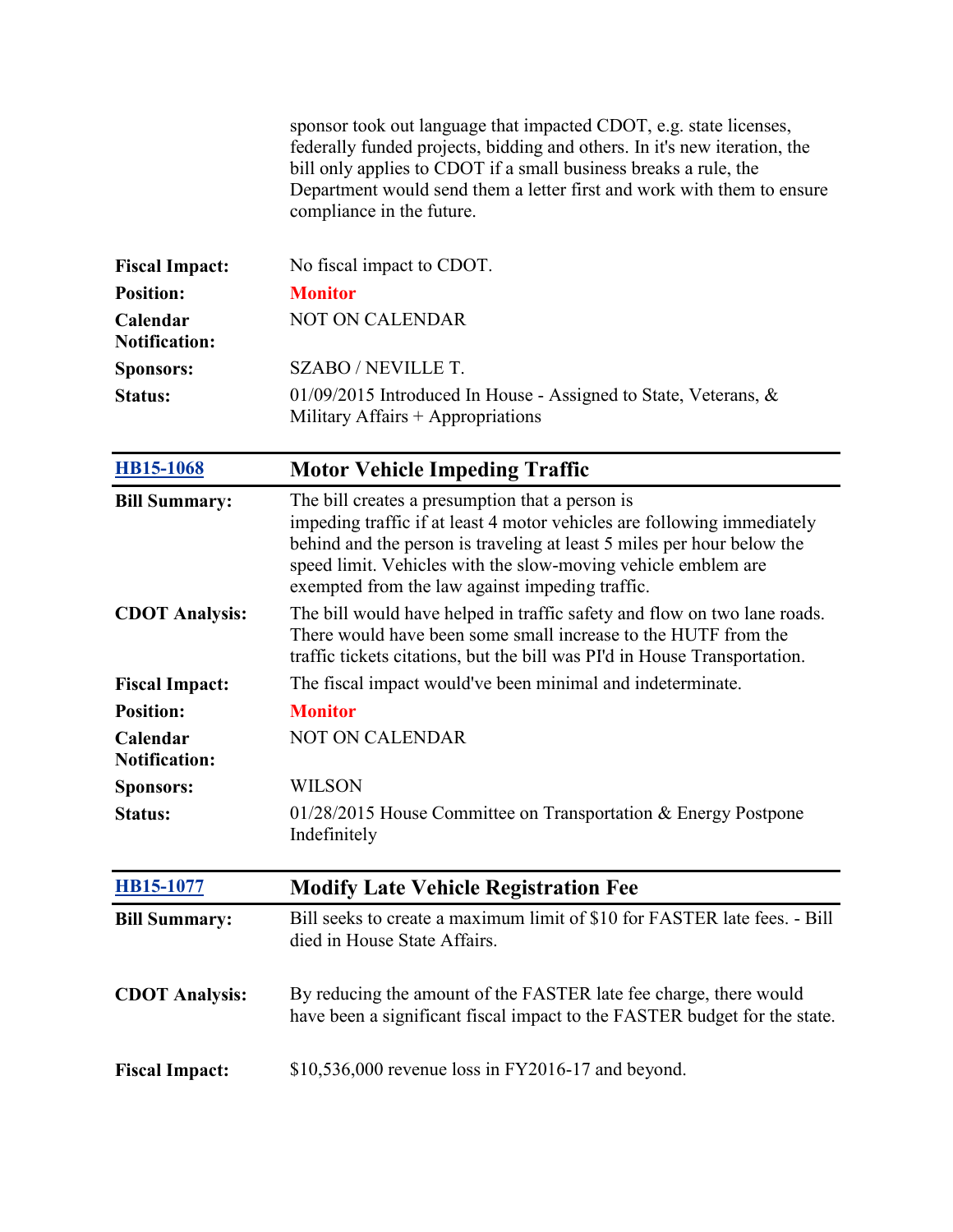| <b>Position:</b>                   | <b>Monitor/Oppose</b>                                                                                                                                                                                                                                                                                                                                                                                                                                                      |
|------------------------------------|----------------------------------------------------------------------------------------------------------------------------------------------------------------------------------------------------------------------------------------------------------------------------------------------------------------------------------------------------------------------------------------------------------------------------------------------------------------------------|
| Calendar<br><b>Notification:</b>   | <b>NOT ON CALENDAR</b>                                                                                                                                                                                                                                                                                                                                                                                                                                                     |
| <b>Sponsors:</b>                   | <b>WILSON</b>                                                                                                                                                                                                                                                                                                                                                                                                                                                              |
| Status:                            | 01/28/2015 House Committee on State, Veterans, & Military Affairs<br>Postpone Indefinitely                                                                                                                                                                                                                                                                                                                                                                                 |
| HB15-1089                          | <b>Register Title Kei Vehicle For Roadway</b>                                                                                                                                                                                                                                                                                                                                                                                                                              |
| <b>Bill Summary:</b>               | This bill authorizes a person to drive a kei vehicle on a roadway if it is<br>registered with the division of motor vehicles. It sets the cost of<br>registration to \$15 and specifies that the kei vehicle must follow the<br>rules of the road and cannot be driven on limited-access highways or<br>roads with a speed limit greater that 55 mph.                                                                                                                      |
| <b>CDOT Analysis:</b>              | CDOT looks at bills like these to ensure only safe vehicles are allowed<br>on roads, and to apply appropriate FASTER fees to the vehicles. In the<br>case of kei vehicles, they are NHTSA certified and have the ability to<br>flow with the rest of road traffic. Unfortunately, the sponsor did not<br>amend in all of the CDOT request on registration fees, so we continue to<br>work with her to treat kei vehicles as Class C vehicles for registration<br>purposes. |
| <b>Fiscal Impact:</b>              | Defer to DOR. No fiscal impact for CDOT.                                                                                                                                                                                                                                                                                                                                                                                                                                   |
| <b>Position:</b>                   | <b>Monitor</b>                                                                                                                                                                                                                                                                                                                                                                                                                                                             |
| Calendar                           | Wednesday, March 4 2015                                                                                                                                                                                                                                                                                                                                                                                                                                                    |
| <b>Notification:</b>               | Finance                                                                                                                                                                                                                                                                                                                                                                                                                                                                    |
|                                    | 1:30 p.m. Room LSB-A                                                                                                                                                                                                                                                                                                                                                                                                                                                       |
|                                    | (2) in house calendar.<br><b>PRIMAVERA</b>                                                                                                                                                                                                                                                                                                                                                                                                                                 |
| <b>Sponsors:</b><br><b>Status:</b> | 02/04/2015 House Committee on Transportation & Energy Refer                                                                                                                                                                                                                                                                                                                                                                                                                |
|                                    | <b>Amended to Finance</b>                                                                                                                                                                                                                                                                                                                                                                                                                                                  |
| <b>HB15-1090</b>                   | <b>County Retail Marijuana Impacts Grant Program</b>                                                                                                                                                                                                                                                                                                                                                                                                                       |
| <b>Bill Summary:</b>               | This bill would have skimmed 30% off the top from the Marijuana Tax<br>Cash Fund for grants to counties looking for help with the impacts of<br>marijuana.                                                                                                                                                                                                                                                                                                                 |
| <b>CDOT Analysis:</b>              | The MTCF is \$24.3M, so around \$7M off the top would have gone to<br>the grant program in DOLA. Eight Departments receive MTCF money,<br>with CDPHE and DHS with the most at \$9.7M.                                                                                                                                                                                                                                                                                      |
| <b>Fiscal Impact:</b>              | CDOT administers the Marijuana Impaired Driving campaign at<br>\$450,000/yr.                                                                                                                                                                                                                                                                                                                                                                                               |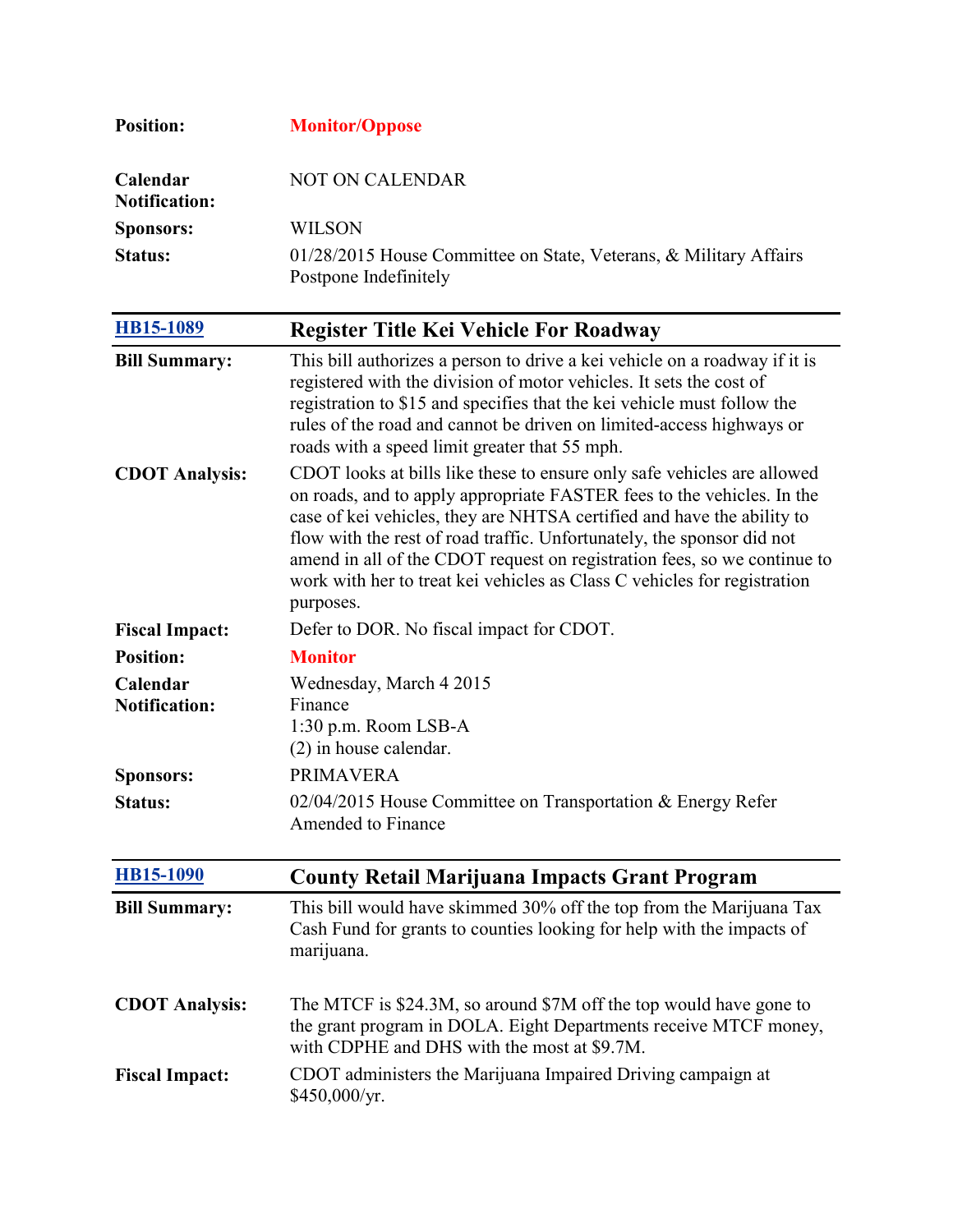| <b>Position:</b>                 | <b>Monitor</b>                                                                                                                                                                                                                                                                                                                                                                                                                   |
|----------------------------------|----------------------------------------------------------------------------------------------------------------------------------------------------------------------------------------------------------------------------------------------------------------------------------------------------------------------------------------------------------------------------------------------------------------------------------|
| Calendar<br><b>Notification:</b> | <b>NOT ON CALENDAR</b>                                                                                                                                                                                                                                                                                                                                                                                                           |
| <b>Sponsors:</b>                 | <b>DORE</b>                                                                                                                                                                                                                                                                                                                                                                                                                      |
| <b>Status:</b>                   | 02/05/2015 House Committee on Local Government Postpone<br>Indefinitely                                                                                                                                                                                                                                                                                                                                                          |
| HB15-1098                        | <b>Red Light Camera</b>                                                                                                                                                                                                                                                                                                                                                                                                          |
| <b>Bill Summary:</b>             | The bill would prohibit the state and local governments from using<br>technology that captures photos of vehicles breaking traffic laws.                                                                                                                                                                                                                                                                                         |
| <b>CDOT</b> Analysis:            | CDOT has opposed these bills over the last years because of the negative<br>impact a prohibition of red light cameras has on traffic safety.<br>Additionally, CDOT would be prohibited from using red light cameras<br>in our work zones to protect worker safety.                                                                                                                                                               |
| <b>Fiscal Impact:</b>            | No fiscal impacts to CDOT.                                                                                                                                                                                                                                                                                                                                                                                                       |
| <b>Position:</b>                 | <b>Monitor/Oppose</b>                                                                                                                                                                                                                                                                                                                                                                                                            |
| Calendar<br><b>Notification:</b> | <b>NOT ON CALENDAR</b>                                                                                                                                                                                                                                                                                                                                                                                                           |
| <b>Sponsors:</b>                 | HUMPHREY / NEVILLE T.                                                                                                                                                                                                                                                                                                                                                                                                            |
| <b>Status:</b>                   | 02/25/2015 House Committee on Transportation & Energy Refer<br>Amended to Appropriations                                                                                                                                                                                                                                                                                                                                         |
| HB15-1109                        | <b>Additional SB09-228 Transfers To HUTF &amp; Cap Constr</b>                                                                                                                                                                                                                                                                                                                                                                    |
| <b>Bill Summary:</b>             | This bill continues SB228 transfers beyond the current five year limit if,<br>during any of those years, the amount of SB228 funds zeros out because<br>of TABOR growth limits. CDOT would receive SB228 transfers in<br>subsequent years when the growth trigger does not apply.                                                                                                                                                |
| <b>CDOT</b> Analysis:            | The protection of SB228 funding is of highest priority for CDOT. This<br>bill allows additional funding to come to the Department outside of the<br>current five year window, which is good. One risk is that this is seen as<br>THE fix for SB228 funding and the General Assembly just kicks the<br>problem down the road for future legislators. The bill was laid over<br>while conversations continue about TABOR revenues. |
| <b>Fiscal Impact:</b>            | Significant positive impact for CDOT. Potentially up to \$800M over all<br>years of the transfer.                                                                                                                                                                                                                                                                                                                                |
| <b>Position:</b>                 | <b>Monitor/Support</b>                                                                                                                                                                                                                                                                                                                                                                                                           |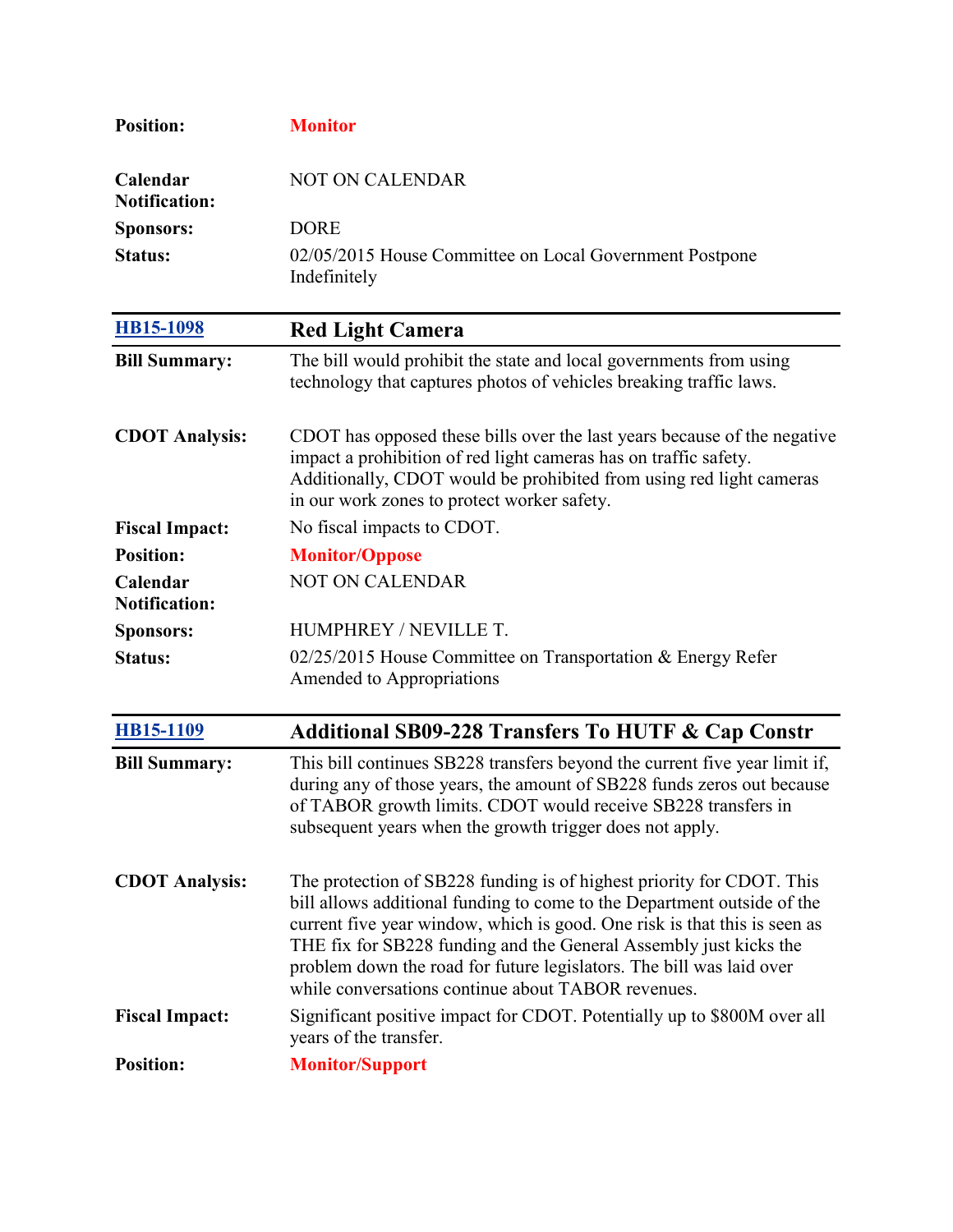| Calendar<br><b>Notification:</b> | <b>NOT ON CALENDAR</b>                                                                                                                                                                                                                                                                                                                                                                                                                                                                                                                                                                                                               |
|----------------------------------|--------------------------------------------------------------------------------------------------------------------------------------------------------------------------------------------------------------------------------------------------------------------------------------------------------------------------------------------------------------------------------------------------------------------------------------------------------------------------------------------------------------------------------------------------------------------------------------------------------------------------------------|
| <b>Sponsors:</b>                 | <b>DELGROSSO</b>                                                                                                                                                                                                                                                                                                                                                                                                                                                                                                                                                                                                                     |
| Status:                          | $01/15/2015$ Introduced In House - Assigned to Finance + Appropriations                                                                                                                                                                                                                                                                                                                                                                                                                                                                                                                                                              |
| <b>HB15-1110</b>                 | <b>Review Of Principal Departments Of State Gov</b>                                                                                                                                                                                                                                                                                                                                                                                                                                                                                                                                                                                  |
| <b>Bill Summary:</b>             | Requires the OSPB to do an audit/review of every state department to<br>recommend whether to terminate, continue or reestablish the<br>departments.                                                                                                                                                                                                                                                                                                                                                                                                                                                                                  |
| <b>CDOT Analysis:</b>            | This would mean additional time and energy conforming with any new<br>OSPB reviews. This bill has a negative impact on CDOT. See fiscal<br>note.                                                                                                                                                                                                                                                                                                                                                                                                                                                                                     |
| <b>Fiscal Impact:</b>            | CDOT's preparation and participation in this process would occur once.<br>It is twofold in that 1) CDOT would provide sufficient info and data to<br>DORA upon which to make a recommendation to OLLS on whether<br>CDOT be terminated, continue or reestablished through discussions with<br>the CFO (10 hours), COO (5 hours) and individual management<br>divisions and offices (5 hours). Multiply the 5 hour number by the<br>number of management participating in any analysis; and 2) Preparing<br>the Exec Dir and CFO for appearing at any hearing(s), a min of 2 hours,<br>and an 3 add'l hours attending any hearing(s). |
| <b>Position:</b>                 | <b>Monitor</b>                                                                                                                                                                                                                                                                                                                                                                                                                                                                                                                                                                                                                       |
| Calendar<br><b>Notification:</b> | <b>NOT ON CALENDAR</b>                                                                                                                                                                                                                                                                                                                                                                                                                                                                                                                                                                                                               |
| <b>Sponsors:</b>                 | <b>SZABO</b>                                                                                                                                                                                                                                                                                                                                                                                                                                                                                                                                                                                                                         |
| Status:                          | 01/15/2015 Introduced In House - Assigned to State, Veterans, &<br>Military Affairs $+$ Appropriations                                                                                                                                                                                                                                                                                                                                                                                                                                                                                                                               |
| <b>HB15-1115</b>                 | <b>Use Of Unmanned Aerial Vehicles</b>                                                                                                                                                                                                                                                                                                                                                                                                                                                                                                                                                                                               |
| <b>Bill Summary:</b>             | This bill defines some privacy issues surrounding the use of unmanned<br>aerial vehicles (UAVs).                                                                                                                                                                                                                                                                                                                                                                                                                                                                                                                                     |
| <b>CDOT Analysis:</b>            | CDOT continues to monitor to ensure economic development for UAV<br>industry isn't harmed and CDOT can still use UAVs for CDOT purposes.                                                                                                                                                                                                                                                                                                                                                                                                                                                                                             |
| <b>Fiscal Impact:</b>            | none                                                                                                                                                                                                                                                                                                                                                                                                                                                                                                                                                                                                                                 |
| <b>Position:</b>                 | <b>Monitor</b>                                                                                                                                                                                                                                                                                                                                                                                                                                                                                                                                                                                                                       |
| Calendar<br><b>Notification:</b> | Tuesday, March 3 2015<br>Judiciary                                                                                                                                                                                                                                                                                                                                                                                                                                                                                                                                                                                                   |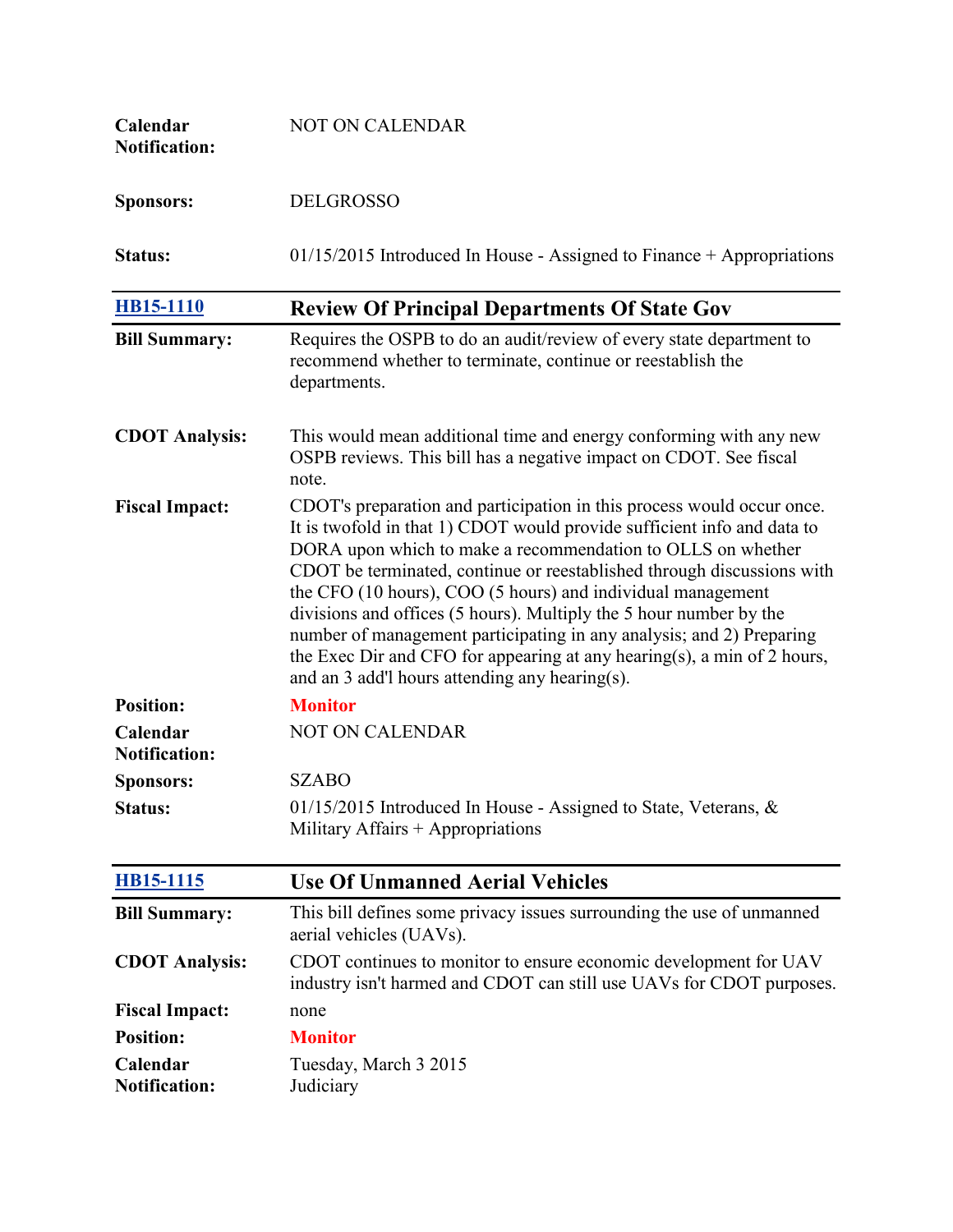|                  | 1:30 p.m. Room $0112$<br>$(4)$ in house calendar.        |
|------------------|----------------------------------------------------------|
| <b>Sponsors:</b> | LAWRENCE                                                 |
| <b>Status:</b>   | $01/15/2015$ Introduced In House - Assigned to Judiciary |

| HB15-1134                                                                                                                      | <b>New Diesel Motor Vehicles Emissions Testing</b>                                                                                                                                                                                     |
|--------------------------------------------------------------------------------------------------------------------------------|----------------------------------------------------------------------------------------------------------------------------------------------------------------------------------------------------------------------------------------|
| <b>Bill Summary:</b>                                                                                                           | This bill allows heavy diesel fuel vehicles above 26,000 pounds and<br>manufactured 2014 or later an additional two years before having an<br>emissions test.                                                                          |
| <b>CDOT Analysis:</b>                                                                                                          | CDOT impact is financial as we get a portion of the emission testing<br>costs.                                                                                                                                                         |
| <b>Fiscal Impact:</b>                                                                                                          | According to CDPHE, who manages the Diesel Opacity Program, the<br>total hit to the state general fund would be just ove \$3,000.                                                                                                      |
| <b>Position:</b>                                                                                                               | <b>Monitor</b>                                                                                                                                                                                                                         |
| Calendar<br><b>Notification:</b>                                                                                               | <b>NOT ON CALENDAR</b>                                                                                                                                                                                                                 |
| <b>Sponsors:</b>                                                                                                               | <b>CORAM / COOKE</b>                                                                                                                                                                                                                   |
| <b>Status:</b>                                                                                                                 | 02/25/2015 House Third Reading Passed - No Amendments                                                                                                                                                                                  |
| <b>HB15-1148</b>                                                                                                               | <b>Transfer Gen Fund Surplus To State Highway Fund</b>                                                                                                                                                                                 |
|                                                                                                                                |                                                                                                                                                                                                                                        |
|                                                                                                                                | This most excellent bill takes the general fund surplus for this fiscal year<br>and deposits it into the State Highway Fund.                                                                                                           |
|                                                                                                                                | This would be a nice windfall for the CDOT to help with needed<br>infrastructure projects, however, the likelihood of the General Assembly<br>agreeing to dedicate the entire surplus, refunds and all, to the highway<br>fund is low. |
|                                                                                                                                | The latest surplus estimates range from \$125 - \$196M.                                                                                                                                                                                |
|                                                                                                                                | <b>Monitor/Support</b>                                                                                                                                                                                                                 |
| <b>Bill Summary:</b><br><b>CDOT Analysis:</b><br><b>Fiscal Impact:</b><br><b>Position:</b><br>Calendar<br><b>Notification:</b> | Monday, March 2 2015<br>State, Veterans, and Military Affairs<br>1:30 p.m. Room LSB-A<br>$(1)$ in house calendar.                                                                                                                      |
| <b>Sponsors:</b>                                                                                                               | <b>BROWN</b>                                                                                                                                                                                                                           |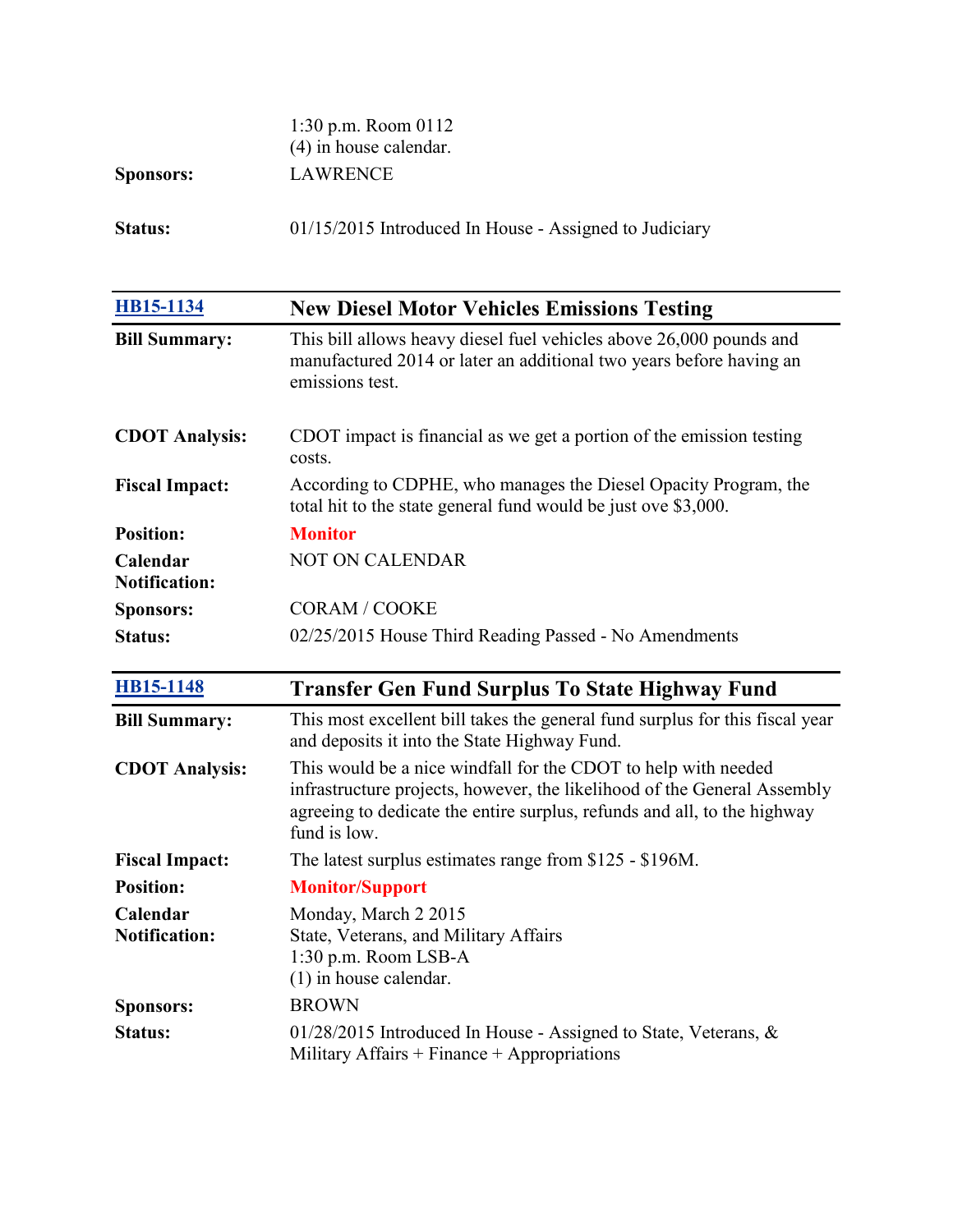| <b>HB15-1173</b>                 | Winter Driving I-70 Tread Depth & Tire Chains                                                                                                                                                                                                                                                                                                                                                                                                          |
|----------------------------------|--------------------------------------------------------------------------------------------------------------------------------------------------------------------------------------------------------------------------------------------------------------------------------------------------------------------------------------------------------------------------------------------------------------------------------------------------------|
| <b>Bill Summary:</b>             | Requires a 4/32 inch tread depth on West I 70 during certain months and<br>bad weather conditions. Allows CSPATROL to enforce.                                                                                                                                                                                                                                                                                                                         |
| <b>CDOT Analysis:</b>            | This bill does not directly impact CDOT except we would provide<br>information to motorists along the corridor using the electronic signs.<br>CDOT will continue educational programs and outreach to motorists<br>regarding adequate tire treads along the corridor. The bill passed 2nd<br>readings in the House.                                                                                                                                    |
| <b>Fiscal Impact:</b>            | Although some of the fees collected from this fine would be deposited<br>into the Highway Users Tax Fund, the Department does not expect<br>Colorado State Patrol to issue many tickets for this violation. CDOT<br>expects this bill to have a minimal and indeterminate impact on<br>revenues.                                                                                                                                                       |
| <b>Position:</b>                 | <b>Monitor/Support</b>                                                                                                                                                                                                                                                                                                                                                                                                                                 |
| Calendar<br><b>Notification:</b> | Friday, February 27 2015<br>THIRD READING OF BILLS - FINAL PASSAGE<br>$(1)$ in house calendar.                                                                                                                                                                                                                                                                                                                                                         |
| <b>Sponsors:</b>                 | <b>MITSCH BUSH</b>                                                                                                                                                                                                                                                                                                                                                                                                                                     |
| <b>Status:</b>                   | 02/26/2015 House Second Reading Passed with Amendments -<br>Committee, Floor                                                                                                                                                                                                                                                                                                                                                                           |
| <b>HB15-1197</b>                 | <b>Indemnity In Public Construction Contracts</b>                                                                                                                                                                                                                                                                                                                                                                                                      |
| <b>Bill Summary:</b>             | Currently, small professional design firms that contract with some public<br>entities are under a duty to defend clause in their contracts. This requires<br>the firm, who doesn't have insurance to pay for litigation costs, to step up<br>and help defend a public entity against a lawsuit. The bill also requires<br>the public entity to face all initial legal challenges before assigning<br>liability.                                        |
| <b>CDOT Analysis:</b>            | The scope of the bill initially included more construction contracts then<br>the sponsor intended. He is amending the bill to focus specifically on<br>contracts with smaller professional design firms that have a duty to<br>defend clause in them. CDOT does not use duty to defend clauses in our<br>contracts. The bill is still troublesome as it could mess with the existing<br>mediation processes CDOT uses for contract dispute mitigation. |
| <b>Fiscal Impact:</b>            | Any impact will be absorbed within existing FTE resources.                                                                                                                                                                                                                                                                                                                                                                                             |
| <b>Position:</b>                 | <b>Amend</b>                                                                                                                                                                                                                                                                                                                                                                                                                                           |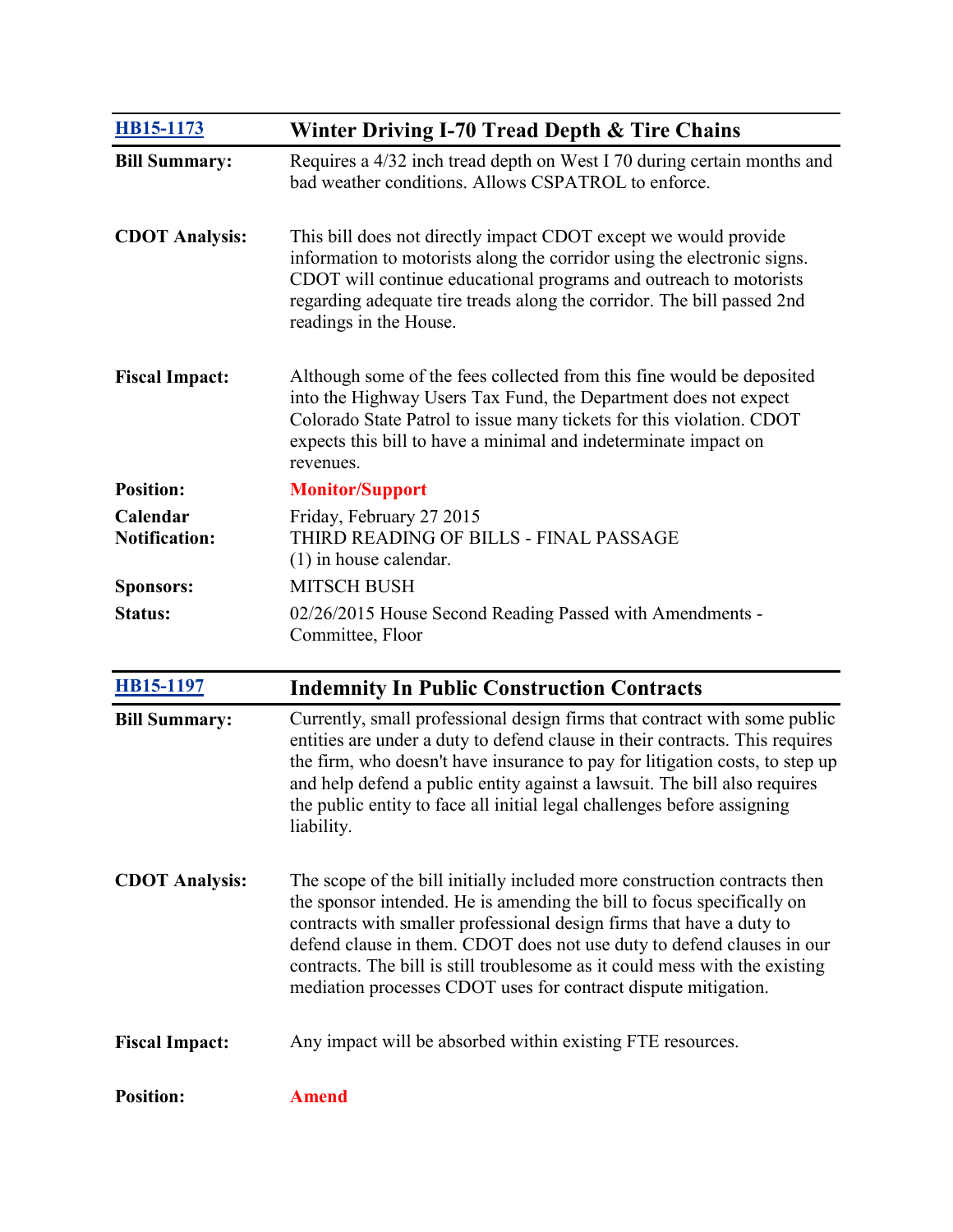| <b>Calendar</b><br><b>Notification:</b> | NOT ON CALENDAR                                        |
|-----------------------------------------|--------------------------------------------------------|
| <b>Sponsors:</b>                        | <b>TATE / JAHN</b>                                     |
| <b>Status:</b>                          | 02/02/2015 Introduced In House - Assigned to Judiciary |

| HB15-1209                        | <b>CDOT Highway Maintenance Division</b>                                                                                            |
|----------------------------------|-------------------------------------------------------------------------------------------------------------------------------------|
| <b>Bill Summary:</b>             | Currently, there are two highway divisions operating under the CDOT<br>and this bill aligns statute with current business practice. |
|                                  | The bill passed out of House unanimously unamended.                                                                                 |
| <b>CDOT</b> Analysis:            | This is a bill CDOT is running to true up statute language.                                                                         |
| <b>Fiscal Impact:</b>            | None                                                                                                                                |
| <b>Position:</b>                 | <b>Actively Support</b>                                                                                                             |
| Calendar<br><b>Notification:</b> | <b>NOT ON CALENDAR</b>                                                                                                              |
| <b>Sponsors:</b>                 | <b>TYLER / SCOTT</b>                                                                                                                |
| <b>Status:</b>                   | 02/25/2015 House Third Reading Passed - No Amendments                                                                               |
|                                  |                                                                                                                                     |

| <b>SB15-014</b>                  | <b>Medical Marijuana</b>                                                            |
|----------------------------------|-------------------------------------------------------------------------------------|
| <b>Bill Summary:</b>             | This bill seeks to clarify some local government taxing authority for<br>marijuana. |
| <b>CDOT</b> Analysis:            | CDOT monitoring to ensure no language introduced affecting CDOT<br>funding.         |
| <b>Fiscal Impact:</b>            | No fiscal impact                                                                    |
| <b>Position:</b>                 | <b>Monitor</b>                                                                      |
| Calendar<br><b>Notification:</b> | <b>NOT ON CALENDAR</b>                                                              |
| <b>Sponsors:</b>                 | <b>AGUILAR / SINGER</b>                                                             |
| Status:                          | 01/07/2015 Introduced In Senate - Assigned to Health & Human<br><b>Services</b>     |
| <b>SB15-018</b>                  | <b>Repeal Late Vehicle Registration Fee</b>                                         |

**Bill Summary:** This bill seeks to repeal the FASTER late fee.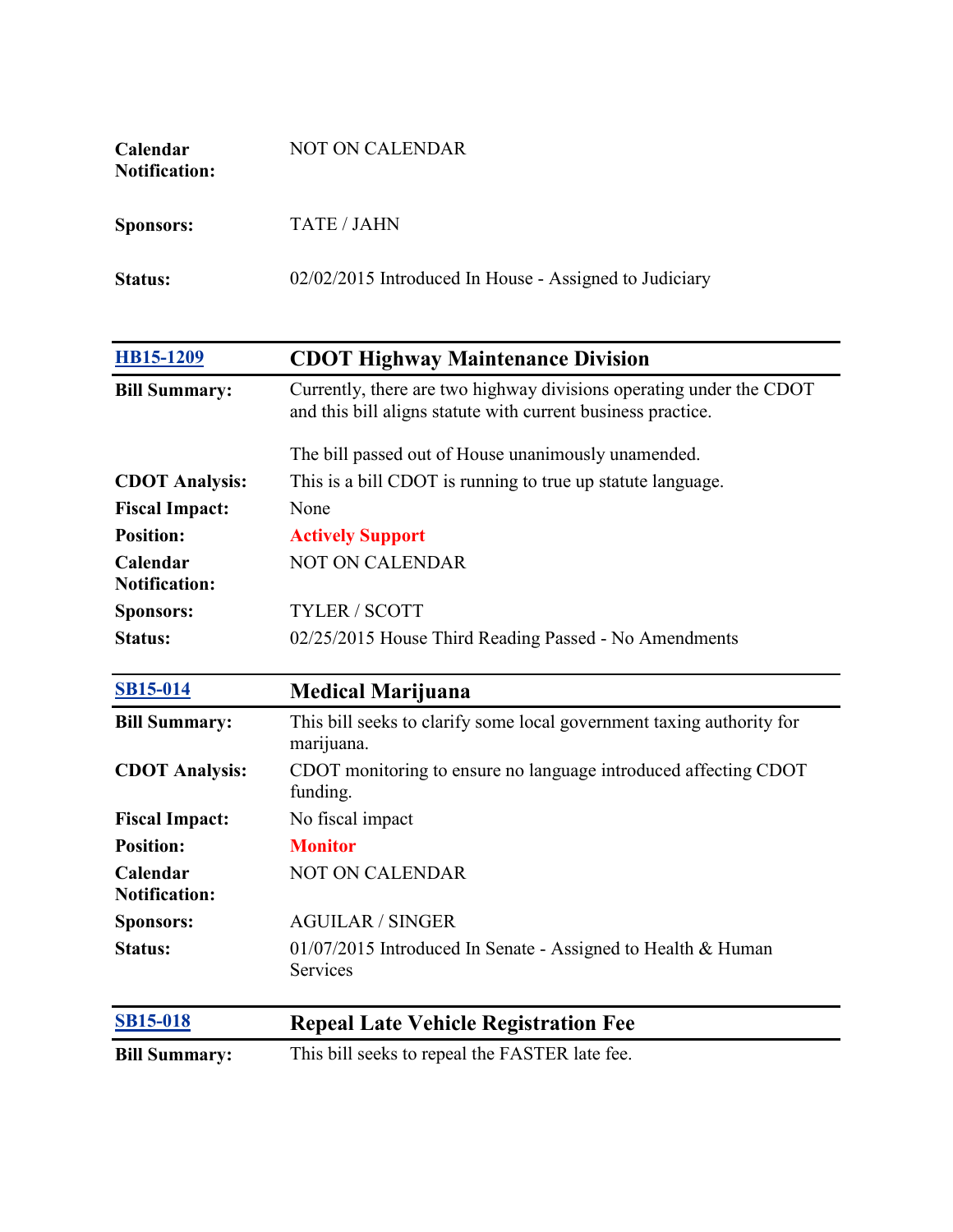| <b>CDOT Analysis:</b>            | The fiscal impact on CDOT is significant and the Department opposes<br>this loss of revenue. The bill passed through the Senate on party line<br>votes and is heading to a quick and certain death in the House. |
|----------------------------------|------------------------------------------------------------------------------------------------------------------------------------------------------------------------------------------------------------------|
| <b>Fiscal Impact:</b>            | \$10,536,000 in FY2016-17 and beyond.                                                                                                                                                                            |
| <b>Position:</b>                 | <b>Actively Oppose</b>                                                                                                                                                                                           |
| Calendar<br><b>Notification:</b> | <b>NOT ON CALENDAR</b>                                                                                                                                                                                           |
| <b>Sponsors:</b>                 | NEVILLE T. / NEVILLE P.                                                                                                                                                                                          |
| <b>Status:</b>                   | 02/24/2015 Introduced In House - Assigned to State, Veterans, &<br>Military Affairs + Finance                                                                                                                    |
| <b>SB15-022</b>                  | <b>Wildfire Risk Reduction Grant Program</b>                                                                                                                                                                     |
| <b>Bill Summary:</b>             | This brings DNR money to local governments to help mitigate forest<br>hazardous fuels (i.e. dead/dying trees).                                                                                                   |
| <b>CDOT Analysis:</b>            | CDOT monitoring. It is possible that CDOT could be a partner with<br>locals on a forest thinning project along state roads.                                                                                      |
| <b>Fiscal Impact:</b>            | No CDOT impact                                                                                                                                                                                                   |
| <b>Position:</b>                 | <b>Monitor</b>                                                                                                                                                                                                   |
| Calendar<br><b>Notification:</b> | <b>NOT ON CALENDAR</b>                                                                                                                                                                                           |
| <b>Sponsors:</b>                 | <b>ROBERTS</b>                                                                                                                                                                                                   |
| <b>Status:</b>                   | 01/15/2015 Senate Committee on Agriculture, Natural Resources, $\&$<br><b>Energy Refer Amended to Appropriations</b>                                                                                             |
| <b>SB15-023</b>                  | <b>Off-highway Vehicle State Highway</b>                                                                                                                                                                         |
| <b>Bill Summary:</b>             | Bill allows OHVs to cross state highways under certain circumstances.                                                                                                                                            |
| <b>CDOT Analysis:</b>            | Sponsor amended the bill ensuring OHVs aren't allowed on state<br>highways running through metropolitan areas.                                                                                                   |
| <b>Fiscal Impact:</b>            | No fiscal impact to CDOT, although look into FHWA statute.                                                                                                                                                       |
| <b>Position:</b>                 | <b>Monitor</b>                                                                                                                                                                                                   |
| Calendar<br><b>Notification:</b> | NOT ON CALENDAR                                                                                                                                                                                                  |
| <b>Sponsors:</b>                 | <b>CROWDER</b>                                                                                                                                                                                                   |
| <b>Status:</b>                   | 02/25/2015 House Third Reading Passed - No Amendments                                                                                                                                                            |
| <b>SB15-059</b>                  | <b>Use Of Unmanned Aerial Vehicles</b>                                                                                                                                                                           |
| <b>Bill Summary:</b>             | This bill defines the instances when a law enforcement agency may use<br>unmanned aerial vehicles.                                                                                                               |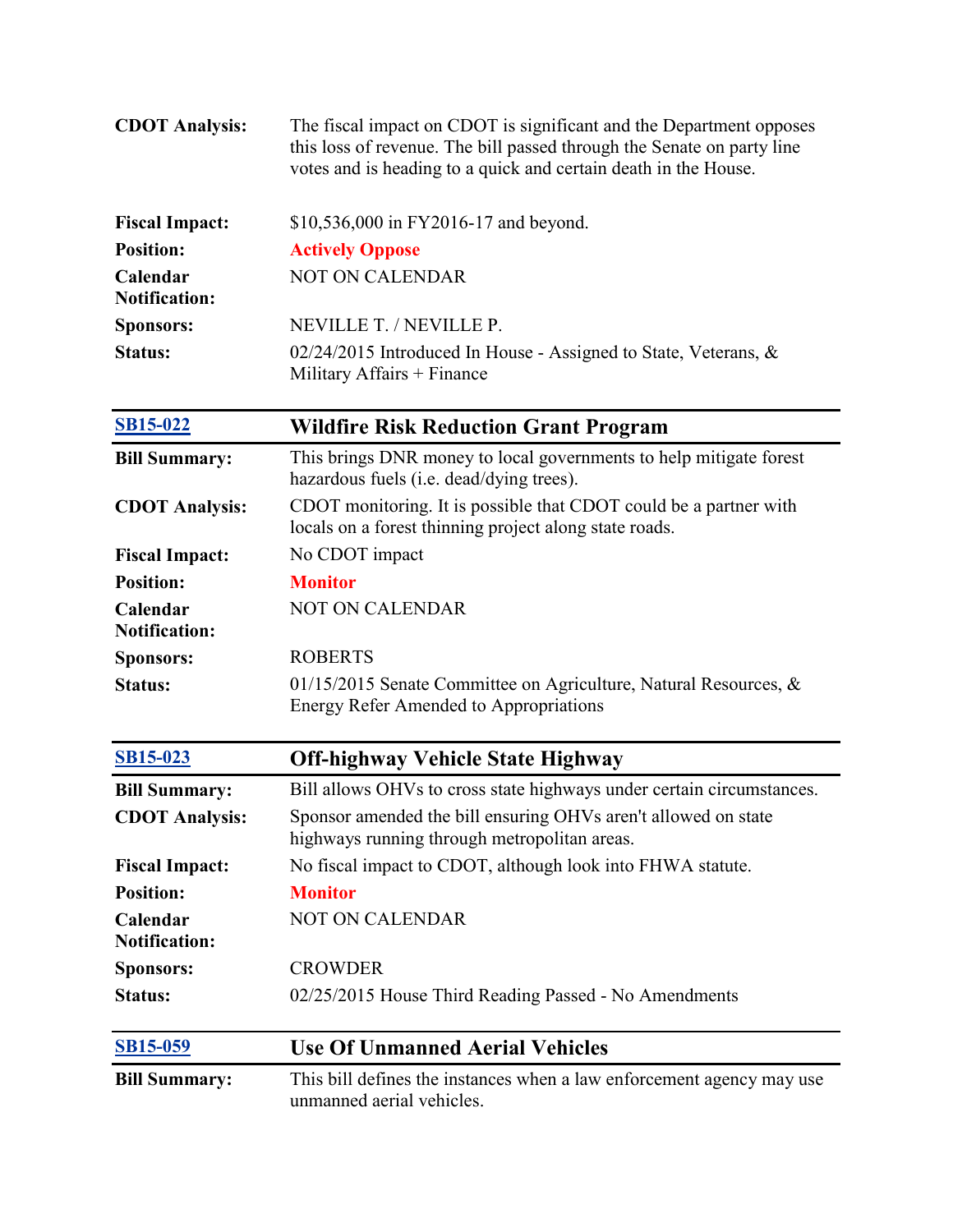| <b>CDOT Analysis:</b>            | Many state departments worked with the sponsors to craft a strike below<br>amendment addressing concerns. The bill now just applies to any<br>invasion of privacy and not all use of the UAVs cameras.                                                                                                                                                         |
|----------------------------------|----------------------------------------------------------------------------------------------------------------------------------------------------------------------------------------------------------------------------------------------------------------------------------------------------------------------------------------------------------------|
| <b>Fiscal Impact:</b>            | None                                                                                                                                                                                                                                                                                                                                                           |
| <b>Position:</b>                 | <b>Monitor</b>                                                                                                                                                                                                                                                                                                                                                 |
| Calendar<br><b>Notification:</b> | NOT ON CALENDAR                                                                                                                                                                                                                                                                                                                                                |
| <b>Sponsors:</b>                 | <b>NEWELL</b>                                                                                                                                                                                                                                                                                                                                                  |
| <b>Status:</b>                   | 02/25/2015 Senate Committee on Judiciary Postpone Indefinitely                                                                                                                                                                                                                                                                                                 |
| <b>SB15-080</b>                  | <b>Participation In PERA's Defined Contribution Plan</b>                                                                                                                                                                                                                                                                                                       |
| <b>Bill Summary:</b>             | Currently, only certain state employees may participate in PERA's<br>defined contribution plan. This bill allows all employees of a PERA-<br>eligible employer to have the option of the defined contribution plan.                                                                                                                                            |
| <b>CDOT Analysis:</b>            | Technically the change would not directly affect CDOT employees as<br>there is already an option to choose between PERA's DB or DC plans. If<br>this bill were to pass, however, there is an assumption that more people<br>would choose the DC plan thereby reducing the amount of funds in the<br>DB plan and creating a more uncertain future for the fund. |
| <b>Fiscal Impact:</b>            | No direct fiscal impact to CDOT, possible future impacts to the DB<br>PERA fund due to more people choosing the DC PERA plan.                                                                                                                                                                                                                                  |
| <b>Position:</b>                 | <b>Monitor</b>                                                                                                                                                                                                                                                                                                                                                 |
| Calendar<br><b>Notification:</b> | <b>NOT ON CALENDAR</b>                                                                                                                                                                                                                                                                                                                                         |
| <b>Sponsors:</b>                 | <b>HILL</b>                                                                                                                                                                                                                                                                                                                                                    |
| <b>Status:</b>                   | 02/20/2015 Introduced In House - Assigned to State, Veterans, &<br>Military Affairs + Finance                                                                                                                                                                                                                                                                  |
| <b>SB15-081</b>                  | <b>Use Lottery Money For Recreational Bicycle Trails</b>                                                                                                                                                                                                                                                                                                       |
| <b>Bill Summary:</b>             | This bill allowed for lottery funds to be used to provide infrastructure<br>projects for bicycles along state and local roads.                                                                                                                                                                                                                                 |
| <b>CDOT Analysis:</b>            | While additional funding for bike lanes along roads would've been nice,<br>there were two concerns with this bill: one, it was unclear if CDOT was<br>going to have extra maintenance duties for bike paths in our right of<br>ways, and two, the funding source was always problematic.                                                                       |
| <b>Fiscal Impact:</b>            | None now.                                                                                                                                                                                                                                                                                                                                                      |
| <b>Position:</b>                 | <b>Monitor</b>                                                                                                                                                                                                                                                                                                                                                 |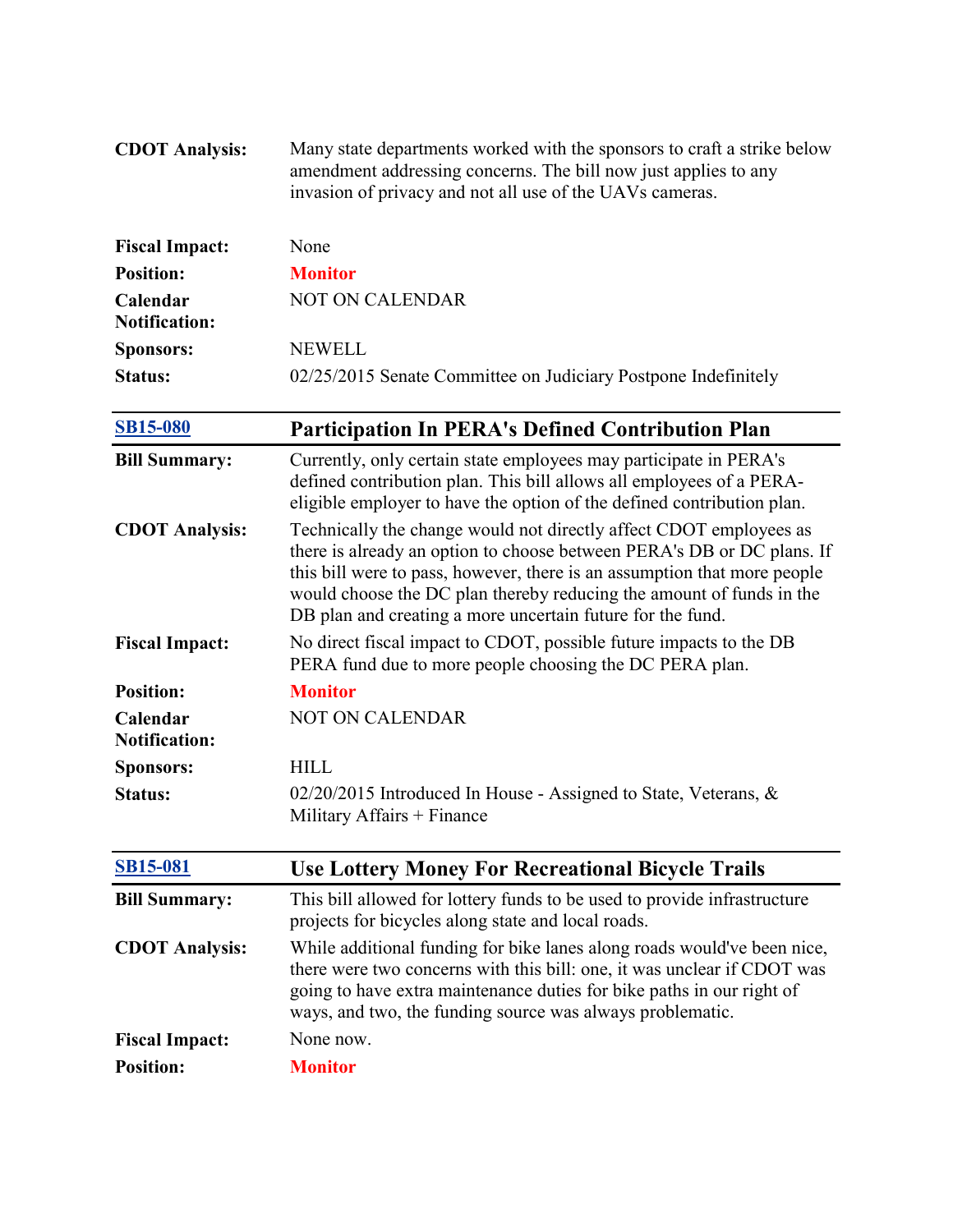| <b>Calendar</b><br><b>Notification:</b> | NOT ON CALENDAR                                              |
|-----------------------------------------|--------------------------------------------------------------|
| <b>Sponsors:</b>                        | <b>CROWDER</b>                                               |
| <b>Status:</b>                          | 01/29/2015 Senate Committee on Finance Postpone Indefinitely |

| <b>SB15-090</b>                  | <b>Temporary Registration Document Standards</b>                                                                                                                                                                                                                                                                                                               |
|----------------------------------|----------------------------------------------------------------------------------------------------------------------------------------------------------------------------------------------------------------------------------------------------------------------------------------------------------------------------------------------------------------|
| <b>Bill Summary:</b>             | Allows the Dept of Revenue to create rules guiding the development of<br>new temporary registration tags so law enforcement and tolling<br>technology may better read them. Also creates an electronic temporary<br>licensing system.                                                                                                                          |
| <b>CDOT Analysis:</b>            | Stakeholders were able to come up with consensus language for the<br>electronic temporary plate system. CDOT's original bill language is still<br>included as well. This week the bill passed the Senate Transportation<br>committee and the Senate Finance committee with only one no vote.                                                                   |
| <b>Fiscal Impact:</b>            | No fiscal impact to CDOT.                                                                                                                                                                                                                                                                                                                                      |
| <b>Position:</b>                 | <b>Actively Support</b>                                                                                                                                                                                                                                                                                                                                        |
| Calendar<br><b>Notification:</b> | <b>NOT ON CALENDAR</b>                                                                                                                                                                                                                                                                                                                                         |
| <b>Sponsors:</b>                 | <b>TODD/TYLER</b>                                                                                                                                                                                                                                                                                                                                              |
| <b>Status:</b>                   | 02/12/2015 Senate Committee on Finance Refer Amended to<br>Appropriations                                                                                                                                                                                                                                                                                      |
| <b>SB15-097</b>                  | <b>Supplemental Needs Trust For Certain PERA Benefits</b>                                                                                                                                                                                                                                                                                                      |
| <b>Bill Summary:</b>             | The bill allows a PERA retiree to designate a supplemental needs trust as<br>a cobeneficiary eligible to receive a continuing benefit upon the PERA<br>retiree's death. The bill also states that a supplemental needs trust is an<br>eligible survivor under PERA law and able to receive PERA survivor<br>benefits as provided under the PERA law and rules. |
| <b>CDOT Analysis:</b>            | CDOT will continue to monitor for state employees.                                                                                                                                                                                                                                                                                                             |
| <b>Fiscal Impact:</b>            | No fiscal impact                                                                                                                                                                                                                                                                                                                                               |
| <b>Position:</b>                 | <b>Monitor</b>                                                                                                                                                                                                                                                                                                                                                 |
| Calendar<br><b>Notification:</b> | <b>NOT ON CALENDAR</b>                                                                                                                                                                                                                                                                                                                                         |
| <b>Sponsors:</b>                 | <b>AGUILAR / LANDGRAF</b>                                                                                                                                                                                                                                                                                                                                      |
| <b>Status:</b>                   | 02/25/2015 Introduced In House - Assigned to Finance                                                                                                                                                                                                                                                                                                           |
| <b>SB15-134</b>                  | <b>Energy Cost-savings Contracts For Vehicle Fleets</b>                                                                                                                                                                                                                                                                                                        |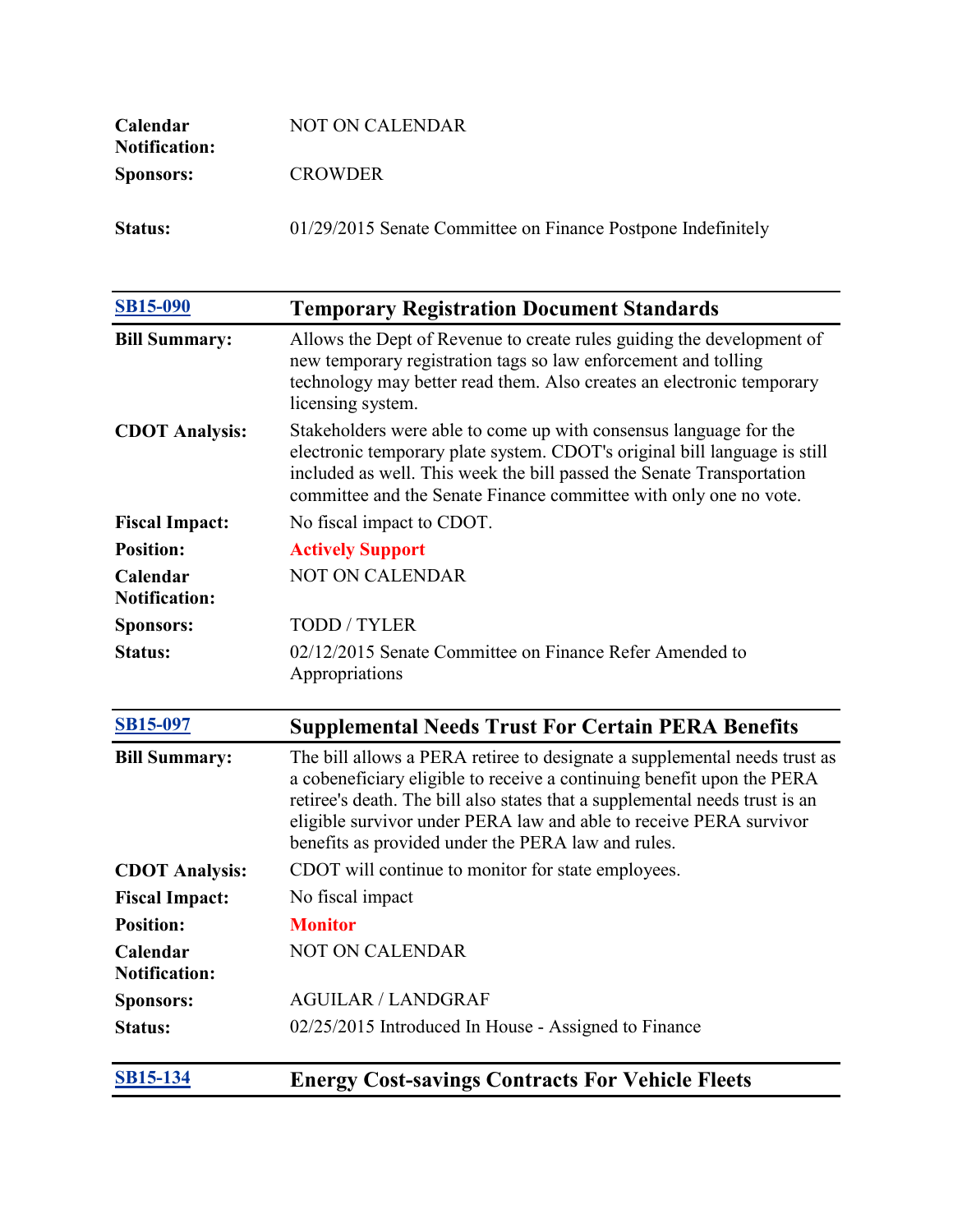| <b>Bill Summary:</b>             | This bill allows more flexibility for state agencies in calculating annual<br>cost payments on a vehicle fleet operational and fuel cost-savings<br>contract.                       |
|----------------------------------|-------------------------------------------------------------------------------------------------------------------------------------------------------------------------------------|
| <b>CDOT Analysis:</b>            | This bill would not apply to CDOT's fleet as the Department is not<br>planning on entering in to new energy cost saving contracts with a third<br>party for the Department's fleet. |
| <b>Fiscal Impact:</b>            | None.                                                                                                                                                                               |
| <b>Position:</b>                 | <b>Monitor</b>                                                                                                                                                                      |
| Calendar<br><b>Notification:</b> | <b>NOT ON CALENDAR</b>                                                                                                                                                              |
| <b>Sponsors:</b>                 | <b>JONES / TYLER</b>                                                                                                                                                                |
| <b>Status:</b>                   | $02/12/2015$ Senate Committee on Agriculture, Natural Resources, &<br><b>Energy Postpone Indefinitely</b>                                                                           |
| <b>SB15-163</b>                  | <b>Suppl Approp Dept Transportation</b>                                                                                                                                             |
| <b>Bill Summary:</b>             | This is a guiding document for the JBC to do figure setting for CDOT's<br>annual budget.                                                                                            |
| <b>CDOT Analysis:</b>            | Appropriations also include the rollover authority for the SRTS money<br>CDOT requested.                                                                                            |
| <b>Fiscal Impact:</b>            | The total is \$1.28 billion for the Department.                                                                                                                                     |
| <b>Position:</b>                 | <b>Actively Support</b>                                                                                                                                                             |
| Calendar<br><b>Notification:</b> | <b>NOT ON CALENDAR</b>                                                                                                                                                              |
| <b>Sponsors:</b>                 | <b>LAMBERT / HAMNER</b>                                                                                                                                                             |
| <b>Status:</b>                   | 02/12/2015 House Third Reading Passed - No Amendments                                                                                                                               |
| <b>SB15-165</b>                  | <b>Suppl Approp Capital Construction</b>                                                                                                                                            |
| <b>Bill Summary:</b>             |                                                                                                                                                                                     |
| <b>CDOT Analysis:</b>            | Includes annual appropriation of funds dedicated to CDOT under prior<br>Ref C language.                                                                                             |
| <b>Fiscal Impact:</b>            | \$500,000 to CDOT                                                                                                                                                                   |
| <b>Position:</b>                 | <b>Actively Support</b>                                                                                                                                                             |
| Calendar<br><b>Notification:</b> | <b>NOT ON CALENDAR</b>                                                                                                                                                              |
| <b>Sponsors:</b>                 | <b>LAMBERT / HAMNER</b>                                                                                                                                                             |
| <b>Status:</b>                   | 02/13/2015 Senate Considered House Amendments - Result was to<br>Concur - Repass                                                                                                    |
| <b>SB15-172</b>                  | <b>High-performance Transp Enterprise Accountability</b>                                                                                                                            |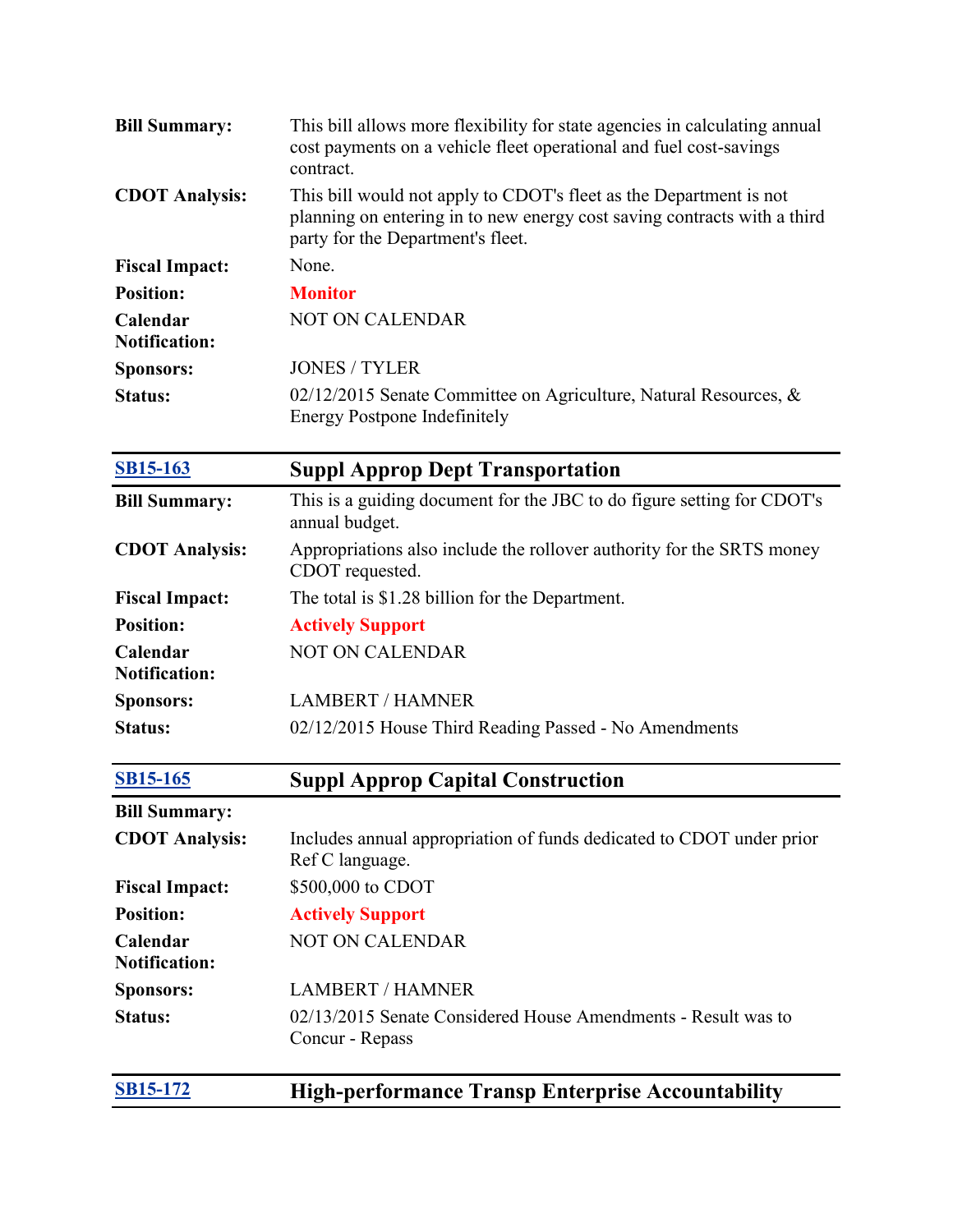| <b>Bill Summary:</b>             | This bill would make the HPTE commissioners Senate confirmed<br>appointments and add CDOT"s Executive Director as an ex officio<br>member of the commission. The bill also requires CDOT to hold town<br>hall meetings at various times during the P3 process, as well as provide<br>final information to the general assembly. Additionally, the bill requires<br>CDOT to consider various transit options for any proposed P3 project<br>and mandates 10% of P3 funds go to transit. Finally, the bill would add<br>14 new reporting requirements for CDOT annually. |
|----------------------------------|------------------------------------------------------------------------------------------------------------------------------------------------------------------------------------------------------------------------------------------------------------------------------------------------------------------------------------------------------------------------------------------------------------------------------------------------------------------------------------------------------------------------------------------------------------------------|
| <b>CDOT Analysis:</b>            | This bill echos the bill last year that Sen. Jones introduced in response to<br>the P3 agreement on US-36. While the bill codifies certain points from<br>the Executive Order, it goes further to create additional requirements on<br>the Dept. The bill died in Senate Trasportation on a party line vote.                                                                                                                                                                                                                                                           |
| <b>Fiscal Impact:</b>            | There would be additional administrative costs associated with<br>additional town hall presentations as well as the additional reporting<br>requirements to the legislature.                                                                                                                                                                                                                                                                                                                                                                                           |
| <b>Position:</b>                 | <b>Actively Oppose</b>                                                                                                                                                                                                                                                                                                                                                                                                                                                                                                                                                 |
| Calendar<br><b>Notification:</b> | <b>NOT ON CALENDAR</b>                                                                                                                                                                                                                                                                                                                                                                                                                                                                                                                                                 |
| <b>Sponsors:</b>                 | <b>JONES / FOOTE</b>                                                                                                                                                                                                                                                                                                                                                                                                                                                                                                                                                   |
| <b>Status:</b>                   | 02/19/2015 Senate Committee on Transportation Postpone Indefinitely                                                                                                                                                                                                                                                                                                                                                                                                                                                                                                    |
| <b>SB15-176</b>                  | <b>Southwest Chief Rail Commission Spending Authority</b>                                                                                                                                                                                                                                                                                                                                                                                                                                                                                                              |
|                                  |                                                                                                                                                                                                                                                                                                                                                                                                                                                                                                                                                                        |
| <b>Bill Summary:</b>             | The bill removes the requirement for Kansas and New Mexico to agree<br>on financial contributions prior to the Southwest Chief Rail Line<br>Economic Development Commission to spend money on development<br>and maintenance. It also would ask Amtrak to consider adding a rail stop<br>in Pueblo and would require Amtrak and BNSF railroads to commit in<br>writing to spending \$16M in repairs on the line.                                                                                                                                                       |
| <b>CDOT Analysis:</b>            |                                                                                                                                                                                                                                                                                                                                                                                                                                                                                                                                                                        |
| <b>Fiscal Impact:</b>            | The bill asks for a general fund appropriation of \$8.91M.                                                                                                                                                                                                                                                                                                                                                                                                                                                                                                             |
| <b>Position:</b>                 | <b>Deliberating</b>                                                                                                                                                                                                                                                                                                                                                                                                                                                                                                                                                    |
| Calendar<br><b>Notification:</b> | NOT ON CALENDAR                                                                                                                                                                                                                                                                                                                                                                                                                                                                                                                                                        |
| <b>Sponsors:</b>                 | <b>GARCIA / SALAZAR</b>                                                                                                                                                                                                                                                                                                                                                                                                                                                                                                                                                |
| Status:                          | 02/24/2015 Senate Committee on Local Government Refer Unamended<br>to Appropriations                                                                                                                                                                                                                                                                                                                                                                                                                                                                                   |
| <b>SB15-179</b>                  | <b>US Highway 50 Economic Benefits Study</b>                                                                                                                                                                                                                                                                                                                                                                                                                                                                                                                           |